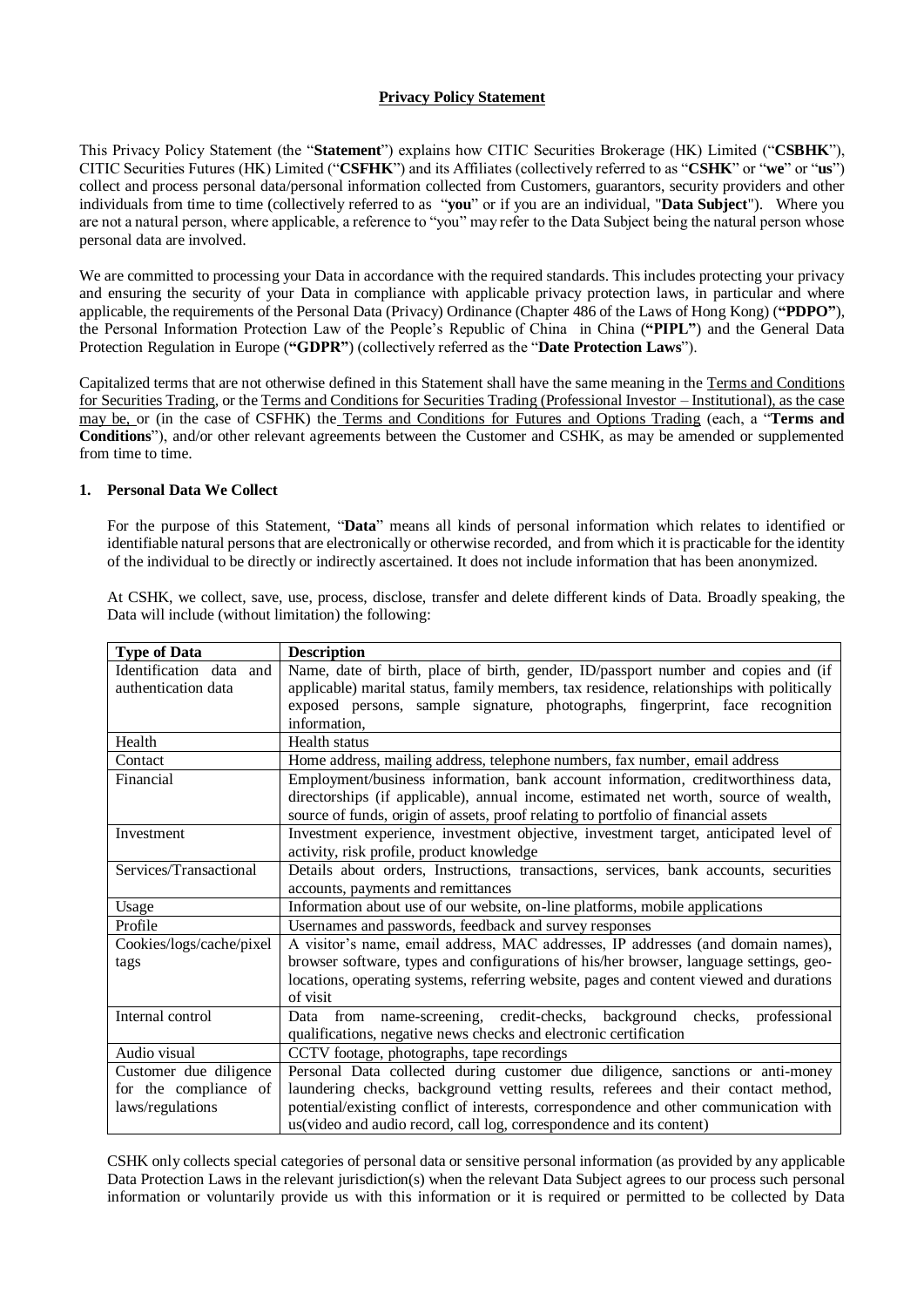Protection Laws. Such information includes (without limitation) personal information regarding a person's biometric data, genetic data, religious or philosophical beliefs, political opinions, specific identity, health care, financial accounts, personal whereabouts, personal information of minors under the age of fourteen, trade union membership, data concerning health or data concerning a natural person's sex life or sexual orientation (the "**Sensitive Information")**.

Please use your discretion when providing Sensitive Information to CSHK, and under any circumstances, do not provide Sensitive Information to CSHK, unless you thereby consent to CSHK's process of Sensitive Information for its legitimate business purposes or unless it's permitted by applicable laws and regulations or court orders. By accepting to this Statement, you are voluntarily and explicitly provide consent to CSHK and/or confirm to CSHK that consent of the Data Subject whose Sensitive Information are received and provided to CSHK for processing has been obtained for purposes described in this Statement. If you have any questions about whether the provision of Sensitive Information to CSHK is, or may be, necessary or appropriate for particular purposes, please contact CSHK at dataprotectionofficer@clsa.com.

# **2. How We Collect Data**

We may collect the Data from you during contact or in the ordinary course of your relationship with us, for example, when you give us your name card or contact details, deposit funds or securities, effect transactions through CSHK, transfer funds or securities, operate the Securities Account, discuss matters with CSHK's staff or account executives or contact CSHK to arrange margin facilities or other services, negotiate business with CSHK, or amend /update/correct your Data or other account information.

We may also use various methods to collect Data from you, such as:

| <b>Method</b>            | <b>Description</b>                                                                     |
|--------------------------|----------------------------------------------------------------------------------------|
| Direct request           | We request various Data at various stages of our relationship with you. For example,   |
|                          | Customers are required to provide us with various Data when opening account with       |
|                          | us, conducting transactions, or enabling us to conduct various checking. Under certain |
|                          | circumstances, failure to do so may result in CSHK being unable to open or maintain    |
|                          | the accounts, effect any transactions, grant or continue margin facilities or provide  |
|                          | any services to the Customer.                                                          |
| Electronic               | Our systems will use, transfer, monitor, record and otherwise process communications   |
|                          | containing Data passing through our electronic systems, on-line platforms, mobile      |
|                          | applications in any form, including emails.                                            |
| Correspondence           | We also collect Data when you communicate with us by email/post or other means.        |
|                          |                                                                                        |
| Telephone                | We may also record our telephone conversations with you for regulatory, internal       |
|                          | control, risk management and audit purposes                                            |
| Cookies/logs/cache/pixel | We use cookies/tools on our website and on-line platforms. Cookies are unique          |
| tags                     | identifiers placed on a computer or other device by a web server, which contains       |
|                          | information that can later be read by the server that issued the cookie.               |
| Third party vendors      | We request and receive various Data from third party vendors who provide services      |
|                          | regarding name-screening, electronic certification, background checks and credit       |
|                          | checks.                                                                                |
| Public sources           | We also access Data through publicly available sources e.g. government registries,     |
|                          | professional bodies, regulators, sanction lists, public disclosure portals/data base,  |
|                          | social media and services on the Internet.                                             |

## 3. **Purposes for Collecting Data**

CSHK may use, store, process, disclose, transfer and delete Data for one or more of the following purposes from time to time:

- a) opening and maintaining of Securities Accounts and other accounts;
- b) the daily operation of account(s), services and margin facilities provided to you or to the borrower when you are a guarantor or security provider for the relevant facilities;
- c) effecting transactions or carrying out other Instructions;
- d) complying with regulatory and internal requirements relating to client onboarding due diligence, verification and ongoing reviews, prevention and detection of money laundering, terrorist financing or other unlawful or improper activities, fraud detection, sanctions monitoring;
- e) complying with court orders and legal requirements, obligations, requirements or arrangements which apply to CSHK, its Affiliates, CITIC Securities Co., Ltd. ("**CITICS**"), CITIC Securities International Company Limited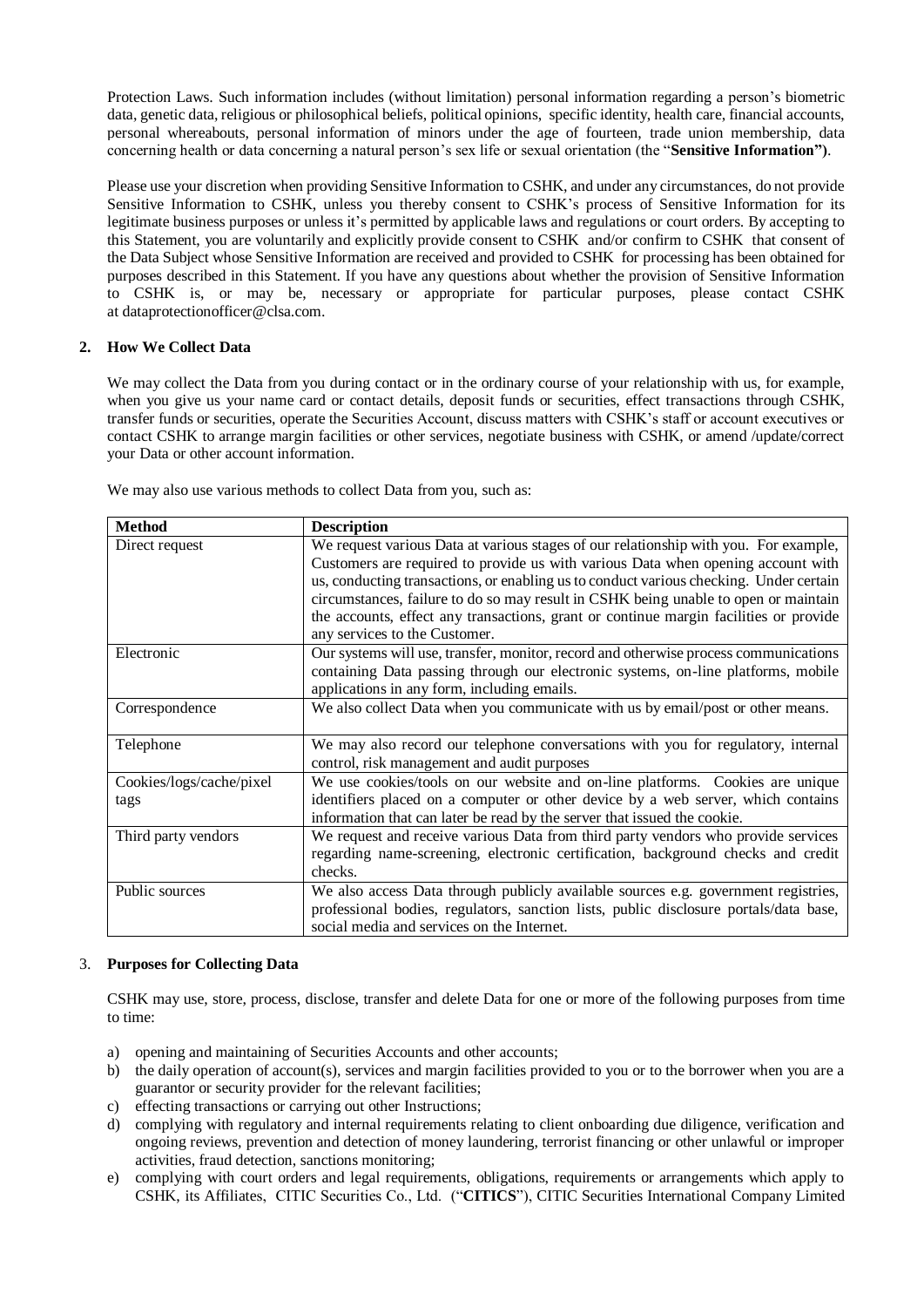("**CSI**") or their group companies, including but not limited to treaties, agreements, reciprocal principles and other arrangements between Hong Kong Government and other foreign governments (including those relating to tax reporting and automatic exchange of financial account information);

- f) responding to requests from public or government authorities (which may include without limitation, regulators, law enforcement agencies, securities exchange or other similar agencies or authorities, tax authorities, hospital authority, social welfare department and other authorities in and outside Hong Kong) to cooperate with any enquiry or investigation;
- g) conducting credit checks, monitoring and review, ascertaining financial situation and carrying out matching procedures (as defined in the PDPO) in respect of you, and enabling or assisting any other person to do so;
- h) creating and maintaining your credit history, credit scoring models and other analysis (whether or not there exists any relationship between them and any CSHK company) for present and future reference;
- i) compliance checking, risk management, internal control and audit purposes (including review and monitoring of account activities, transactions, margin and other positions and data and conducting audits (both external and internal));
- j) customer relationship management and processing of relevant data;
- k) ascertaining and understanding the investment experience, investment objectives, financial position, investment time horizon, risk tolerance level, liquidity needs, diversification needs and other circumstances of Customers;
- l) designing financial products or services for use of Customers;
- m) answering enquiries from (as the case may be) counterparties, product issuers/guarantors, dealers, distributors, collective investment schemes or their managers, administrators, investment managers, trustees or custodians, Custodial Agents, other custodians or agents or any such party's nominees or affiliates and providing them with Data to enable them to recover debts and losses, enforce their other rights or to answer enquiries from regulators, securities exchanges or other government/judicial authorities;
- n) direct marketing and promotion of existing and future services or products (e.g. financial services or products) of CSHK, CITICS or CSI or their group companies, in respect of which CSHK may or may not be remunerated (please also refer to the section on "Direct Marketing" below);
- o) determining the amount of indebtedness owed to or by you and enforcing the same, including without limitation the collection of debts, recovery of losses and other amounts outstanding from you, enforcement of security, charge or other rights and interests in favour of any CSHK company, CITICS, CSI or any group companies of CITICS or CSI, commencement and conduct of legal proceedings and enforcement proceedings and making disclosures in demand letters, claims and court documents;
- p) enabling CSHK's actual or potential assignee, transferee, participant or sub-participant of CSHK's rights or business in respect of you or your account(s) to evaluate the matters intended to be the subject of the assignment, transfer, participation or sub-participation;
- q) data processing, back-up and archive;
- r) for the protection of any other legitimate interests of ourselves, our customers or those of another third party; and
- s) all other incidental and associated purposes relating to the above or to which you may from time to time agree.

If we need to use any Data for a purpose unrelated to the above, we shall notify you and seek your consent to allow us to do so. If you are not our Customer, we may need to process your Data in order to provide client services or facilities to our Customer, including the provision of margin financing. The Data may be provided to us through the course of the matter for example, provided to us as part of a credit review process or provided by another third party (a credit reference agency). Data may even be transferred and used in legal proceedings commenced by us or other counterparties (such as a structured note issuer) to recover outstanding debts and Losses from you (such as a holder of a structured note or (as the case may be) a guarantor in respect of a margin loan of a Customer).

# **4. The Legal Grounds for Processing Data**

We may use your Data for the purposes as set out in clause 3 above and, for each purpose, based on the following legal grounds, among other things:

- a) **Performance of a contract -** this is when the processing of your Data is necessary in order to perform our obligations under a contract;
- b) **Legal obligation -** this is when we are required to process your Data in order to comply with a legal obligation or statutory functions, or statutory obligations, such as keeping records for tax purposes or providing information to a public body or law enforcement agency;
- c) **Public interests -** we may process your Data where it is for the performance of a task carried out in the public interest or protection of life, health or assets of natural persons under emergency;
- d) **Your consent -** we process your Data with your consent, and we will only process your Data if you agree to us doing so; or
- e) **Disclosed information –** we may process your Data that is disclosed by you or otherwise legally disclosed.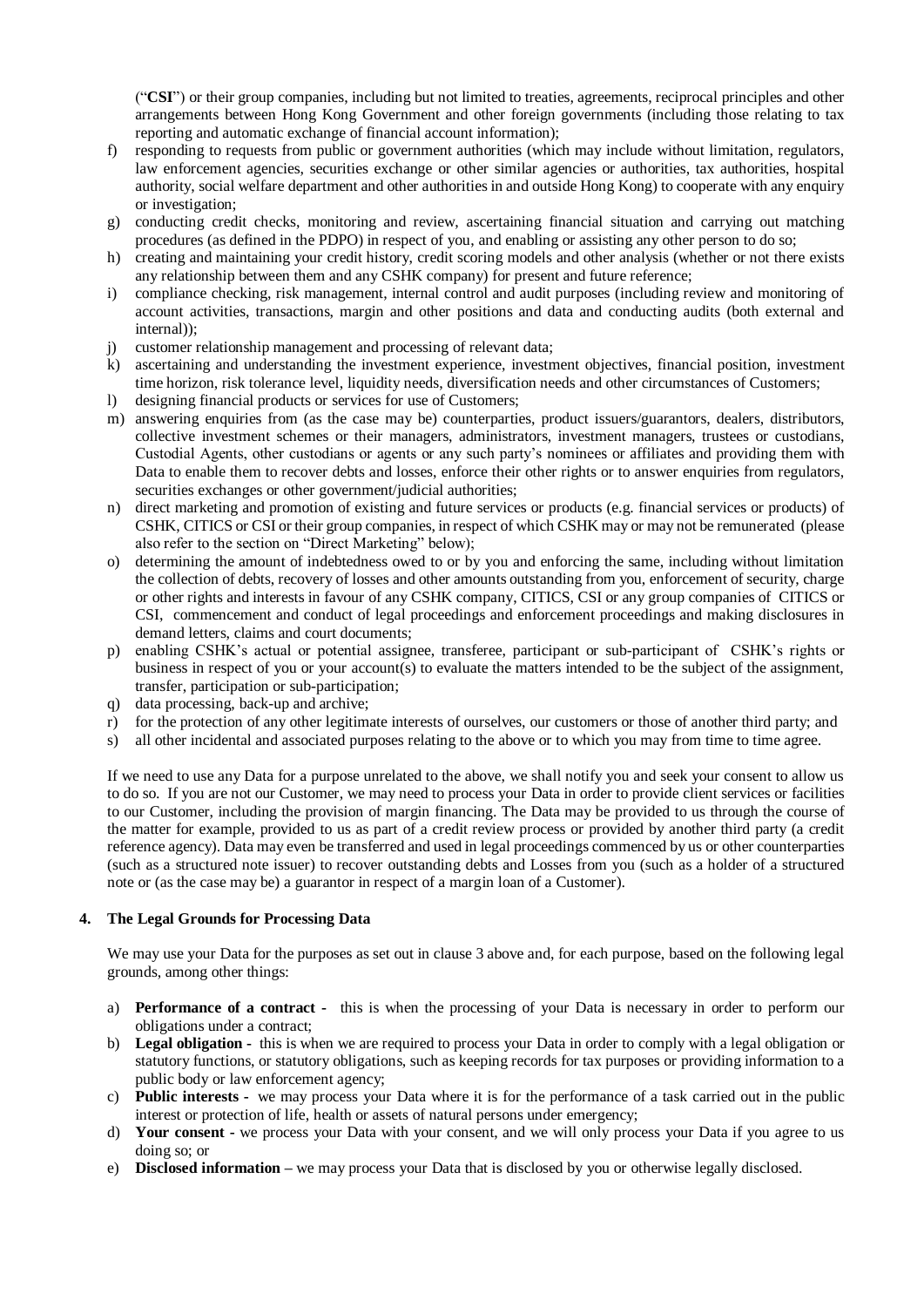# **5. Consent**

By interacting with us and submitting information to us, or signing up for any products or services offered by us, you represent and agree that:

- a) we shall collect, use, disclose and share Data for the purposes stated in this Statement;
- b) we shall be authorised to disclose such Data to our Affiliates, authorised service providers and relevant third parties in the manner set forth in this Statement;
- c) we shall be authorized to process your sensitive personal information (as defined in the PIPL) for the purposes stated in this Statement;
- d) we shall be authorized to disclose your Data outside of relevant jurisdictions; and
- e) we shall be allowed to disclose and/or transfer your Data to our Affiliates and other third parties as provided below;

If you do not wish for us to continue to use your Data or the Data provided by you to us for any of the purposes at any time in the future, you must notify us to withdraw your consent (see the section below). Depending on the circumstances, your withdrawal of consent may result in our inability to provide you with certain services and/or products that we have been offering to you, and consequently, may result in the termination of your relationship and/or accounts with us if permitted under the applicable laws. The withdrawal of consent will not affect the lawfulness of the collection, use, and disclosure of your Data based on your consent before it was withdrawn.

Where the Data Protection Laws of the relevant jurisdictions permit us to collect, use or disclose the Data without your consent, such permission granted by law will continue to apply.

## **6. Disclosure of Data**

CSHK may provide Data to the following classes of persons for one or more of the purposes set out in clause 3 above:

- a) CITICS and any of its group companies;
- b) CSI and any of its group companies;
- c) any nominees in whose name your securities or other assets may be registered;
- d) name-screening services/due diligence/data base service providers, electronic certification bodies and their registration authorities, Lightweight Directory Access Protocol service providers and identification agencies;
- e) any contractors, agents, service/solutions providers, software/application developers, banks, fund houses and insurance companies in or outside Hong Kong, which provide administrative, data processing, financial, computer, telecommunications, information technology, payment, clearing, settlement, professional or other services to CSHK or to any group companies of CITICS or CSI;
- f) any counterparties, product issuers/guarantors, dealers, distributors, collective investment schemes and their managers, administrators, investment managers, trustees and custodians, Custodial Agents, other custodians and agents and any such party's nominees and affiliates involved in transactions conducted by CSHK on behalf of you;
- g) credit reference agencies, and, in the event of default, debt collection agencies;
- h) any party giving/proposing to give/who has given a guarantee or third party security to guarantee or secure your obligations;
- i) any actual or potential assignee, transferee, participant, sub-participant, delegate, or successor of the rights or business of CSHK;
- j) judicial bodies and public or government authorities (which may include regulators, securities exchange or other similar agencies or authorities, tax authorities, hospital authority, social welfare department and other authorities) in and outside Hong Kong;
- k) legal or other professional advisers and agents engaged by CSHK or its Affiliates;
- law enforcement bodies of Hong Kong (including but not limited to Hong Kong Police and Independent Commission Against Corruption) and those of other jurisdictions; and
- m) any party in respect of which such disclosure is requested and/or consented by you.

Other entities and third party service providers will also process Data. To the extent that CITICS, an Affiliate or third party service provider processes the Data, CSHK will obtain your consent on the disclosure and ensure that they execute agreements containing provisions preserving confidentiality and policies/procedures in place to comply with the applicable Data Protection Laws. Upon your request, we will also inform you the recipient's name and contact information, the purpose and method of handling, and the types of Data. Outsourcing arrangements are subject to due diligence and reasonably practicable monitoring to ensure an adequate standard of data privacy protection throughout the life of the outsourcing.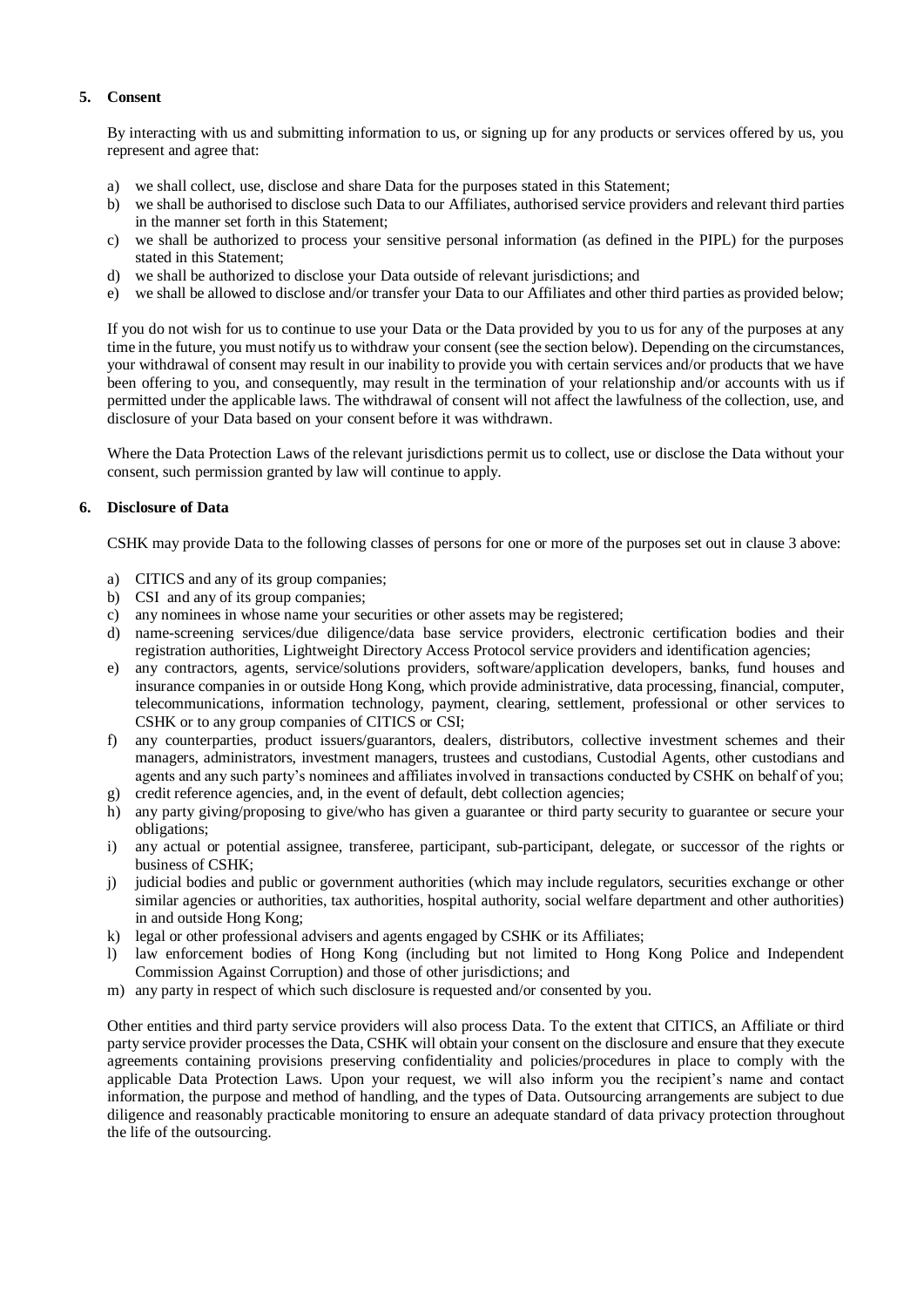## **7. Direct Marketing.**

We may use Data for direct marketing purposes and requires your consent (which includes an indication of no objection) before it could do so. We may use your full name, contact details, products and services portfolio information, transaction pattern and behaviour, financial background, investment experience and background, risk profile and demographic data for direct marketing purposes. The following classes of products, services and initiatives may be marketed to you:

- a) financial products and services;
- b) insurance, credit card and related services and products;
- c) share ownership plan services;
- d) reward, loyalty or privileges programs and related services and products;
- e) products and services offered by CSHK's Affiliates or co-branding partners; and
- f) donations and contributions to charitable and/or non-profit organizations.

The above products, services and initiatives may be provided or solicited by:

- a) CSHK or its Affiliates (in Hong Kong or outside Hong Kong);
- b) CITICS, CSI or any group companies of CITICS or CSI;
- c) third party financial institutions, insurers, securities and investment services providers;
- d) third party reward, loyalty, co-branding or privileges program providers;
- e) co-branding partners of CSHK or its Affiliates; and
- f) charitable or non-profit organizations.

We intends to use and to provide the above-mentioned Data to all or any of the above parties for use by them in marketing those products, services and initiatives, and we requires your written consent (which includes an indication of no objection) for that purpose. We may receive money or other benefits in return for providing the relevant Data to the above parties. When requesting the Data Subject's consent, we will inform him/her if it will receive any money or other benefits in return for providing the Data to any other party.

If you do not wish to have your Data used for direct marketing purposes, you may exercise your opt-out right by ticking the appropriate box in the Account Opening Form, or by notifying us in writing. Please address opt-out requests to CSHK's Data Protection Officer (contact details below). However, the right to make such a request is not applicable to you if the direct marketing is addressed to you in your capacity as a representative of a company or business and is not sent to you in your individual or personal capacity.

## **8. Cross-border Transfer of Data**

CSHK together with its Affiliates is a global financial institution comprised of multiple offices and affiliated entities in different jurisdictions. In order to meet our legal and regulatory obligations around the world and for the purposes specified in clause 3 above, your Data may be transferred to or shared across our integrated computer networks with one or more of affiliated offices and other countries that may not be subject to Data Protection Laws similar to those prevailing in the jurisdiction in which such information is provided to or received by us.

Data transferred to another jurisdiction may be disclosed, processed, stored or maintained in accordance with the laws, rules, regulations, guidelines, directives, orders and practices applicable in that jurisdiction. For example, in so far as Data is transferred to CITICS for customer relationship management, trade, credit assessment, risk management, audit and data processing or other purposes, please be informed that the Data will be stored in the Mainland China; the Data so stored is subject to the laws, regulations, orders and practices of the People's Republic of China ("**PRC**") and to access by PRC law enforcement agencies and regulators. Restrictions on data access as stated in the contract between CSHK and CITICS or (as the case may be) other entities or service providers cannot override PRC laws or regulatory requirements or those of other jurisdictions.

All of our offices adhere to the internal policies and procedures with respect to your Data in compliance with applicable Data Protection Laws.

## **9. Web-site**

We may collect, process and use Data of visitors to its website in order to provide improved products and services to visitors, to adapt business processes to customers' needs, and to direct visitors to the relevant product information and online trading platforms. Cookies are unique identifiers placed on a computer or other device by a web server, which contains information that can later be read by the server that issued the cookie. We may use cookies on its website. The information collected (including but not limited to: visitor's logon ID, IP addresses (and domain names), browser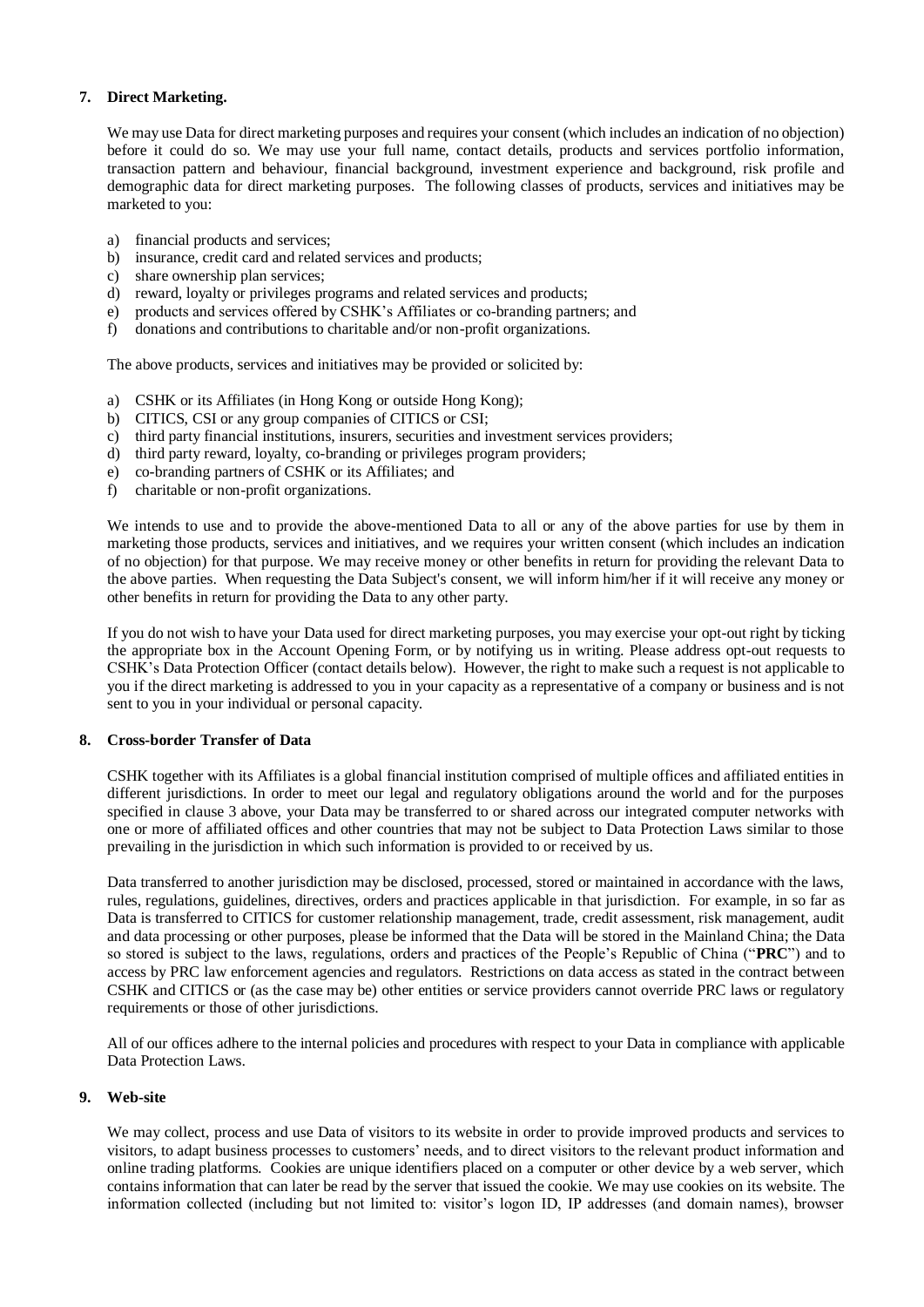software, types and configurations of his/her browser, language settings, geo-locations, operating systems, peripherals, referring website, pages and content viewed, and durations of visit) will be used for:

- a) analyzing our web-site's traffic;
- b) compiling aggregate statistics on how visitors reach and browse our websites;
- c) improving user experience;
- d) customer and user administration and marketing;
- e) informing visitors about our services and products; and
- f) gauging the effectiveness of our marketing initiatives.

Such information is collected anonymously and the visitor cannot be identified unless he/she has logged on as a customer/user. Session cookies enable our website to keep track of the visitor's movement from page to page so that he/she is not asked to provide the information already given to the site. Functionality cookies allow visitors to proceed through many pages of a site quickly and easily without having to authenticate or reprocess each new area he/she visits. Advertising cookies will allow CSHK to provide advertisements on our website which are as relevant to the visitor as possible, e.g. by selecting interest-based advertisements, or preventing the same advisement from constantly reappearing.

Most web browsers are initially set up to accept cookies. If you do not want to receive cookies, you can disable this function in your browser settings. However, by doing so, you may not be able to enjoy fully the benefits of our websites, and certain features may not work properly.

### **10. On-line/Mobile Trading Platforms**

CSHK also offers on-line and mobile trading platforms to its Customers. CSHK may, during the process, collect, transmit, store and use technical, location and login and other personal data and related information about the Customer's device (e.g. MAC address and IP address), system and application software, and peripherals.

When Customers use any such trading platforms, CSHK and third party vendors/licensors may use audit logs, cache, cookies and/or pixel tags to collect such information and store the Customer's preferences. CSHK may use the information for various purposes (for instance, security purpose, to facilitate navigation or provision of software updates or product support, to display information more effectively, and to personalize the Customer's experience while using the platform, as well as for on-line tracking, customer relationship management, compliance monitoring and checking and risk management). CSHK may recognize the device used by the Customer in order to assist his/her use of the service or the mobile application. We may also gather statistical information about the usage of the service or mobile application in order to improve the design and functionality, understand how it is used and to assist CSHK with resolving issues regarding it. Cookies may further allow CSHK to select which of its advertisements or offers are most likely to be of interest to the Customer and display them while he/she is using the service or the mobile application. We may also use cookies in on-line and mobile advertising to track responses to our advertisements and to gauge the effectiveness of our marketing campaigns. Customers are advised to review the Terms of Use of the relevant trading platform or (as the case may be) the mobile application carefully before using it.

## **11. External Links**

If any part of the CSHK's website or platform contains links to other websites, those sites do not operate under this Statement. Visitors are advised to check the privacy statements of those websites to understand their policies on the collection, usage, transfer and disclosure of personal data. We will be not responsible for the content of any other websites or pages linked to or linking to our website and usage of any of such linked websites or pages. Such links are provided solely for your convenience and information. Following links to any other websites or pages shall be at your own risk.

#### **12. Retention**

CSHK follows retention policies to ensure that Data is retained only so long as required for the purposes for which it was collected, and as necessary to comply with applicable legal and regulatory requirements.

#### **13. Your Rights**

Subject to applicable Data Protection Laws, you are entitled to the following rights:

a) **Being informed -** You have the right to be informed about the collection and use of your Data as stated in this Statement. Upon your request, we will provide you with the CSHK's policies and practices in relation to the Data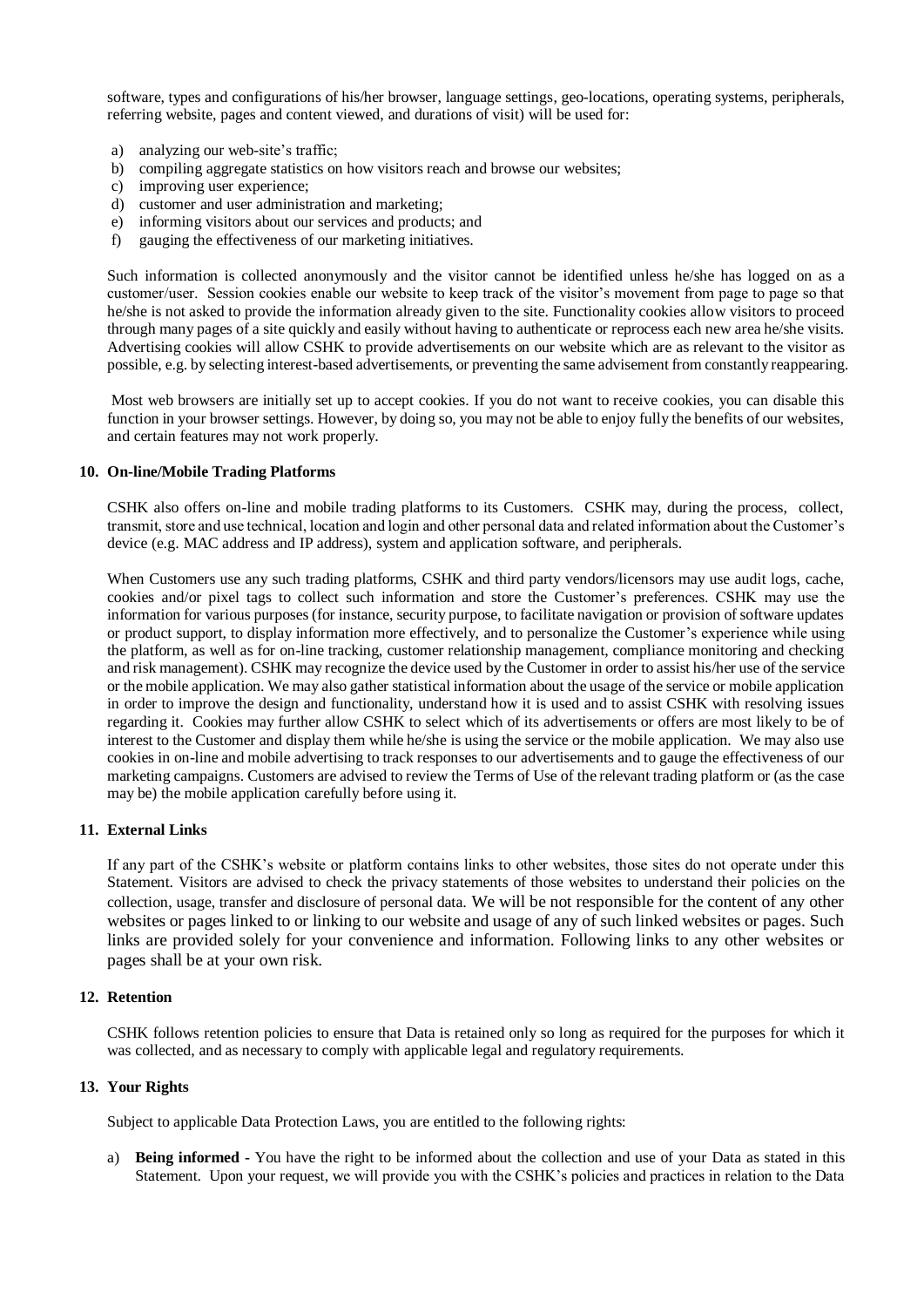which includes the purposes for processing your Data, processing method, our retention policy, and who it will be shared with:

- b) **Deciding -** You have right to decide on the processing of your Data;
- c) **Access -** You have the right to request a copy of the Data that we are processing about you. If you require additional copies, we may need to charge a reasonable fee;
- d) **Rectification -** You have the right to require the correction of any mistake in the Data, whether incomplete or inaccurate, that we hold about you;
- e) **Erasure -** You have the right to require the erasure of Data concerning you. We may delete your Data if:
	- i) where the purpose of processing has been achieved, unable to achieve, or is no longer necessary to achieve;
	- ii) where we stop providing products or services, or the agreed storage period has expired;
	- iii) where your consent has been withdrawn;
	- iv) where the processes of your Data is in violation of laws, administrative regulations, or the agreement; or
	- v) any other circumstance as prescribed by laws and administrative regulations.

except that we are required to maintain the Data by applicable laws and regulations or it's not technically doable in which case we will take necessary safety measures.

- f) **Portability -** You have the right to receive the Data concerning you that you have provided to us, in a structured, commonly used, and machine-readable format and have the right to transmit that Data to a third party in certain situations;
- g) **Objection -** You have the right to (i) object at any time to the processing of your Data for direct marketing purposes and (ii) object to our processing of your Data where the legal ground of such processing is necessary for legitimate interests pursued by us or by a third party. We will then abide by your request unless we can demonstrate compelling legal grounds for the processing;
- h) **Restriction of processing -** You have the right to request that we restrict our processing of your Data in certain circumstances, except as otherwise provided by any laws or administrative regulation;
- i) **Withdrawal of consent -** If we rely on your consent (or explicit consent) as our legal basis for processing your Data, you have the right to withdraw that consent at any time.

When handling a data access or correction request, we will check the identity of the requestor to ensure that he/she is the person legally entitled to make the data access or correction request. Please address requests for access and/or correction of personal data to the Data Protection Officer (contact details below). CSHK may charge a reasonable fee for complying with a data access request.

Data Subjects and other third parties who provide (or authorize the provision of) Data to us represent and warrant that such Data is true, accurate and complete and shall notify us in writing immediately upon any changes in Data previously provided to us.

## **14. Data Security Protection Measures**

CSHK has implemented reasonable security measures to protect Data from risks such as illegal processing, destruction or accidental loss. We use electronic security measures to control access to Data, including the use of passwords, firewalls and mechanisms to encrypt Data, such that the information systems are authenticated and authorized prior to usage. CSHK has applied a record-keeping mechanism to maintain relevant records when processing or using Data, such as recording the purpose of processing, the type of Data Subject and the data recipient. We shall implement internal reviews on Data transfer and conduct regular random checks on Data transmission, organization, information systems and network security structures. CSHK has also taken reasonable measures to secure and control the physical security of Data or other confidential information, including but not limited to: fire prevention; prevention of smoke and water damage, fire and emergency alarm systems, password-locked files, protective devices or other equipment to prevent loss or unauthorized deletion of manually saved data, restricted access to prevent unauthorized access to Data and documents.

While we strive to protect your Data, we cannot ensure the security of any Data which you may have transmitted to us via methods using an unsecure browser, and we urge you to take every precaution to protect your Data and use a secure browser.

## **15. Miscellaneous**

CSHK may, at any time and without prior notice, amend, update or modify this Statement, simply by notifying Data Subjects of such amendment, update or modification. If CSHK decides to do so, we shall post the revised version on our website. Any such change, update or modification will be effective immediately upon posting.

This Statement shall form an integral part of the Terms and Conditions and/or other contracts, agreements and other binding arrangements, which you enter into with CSHK. This Statement applies to all transactions entered into by you with or through CSHK, whether before or after the date of this Statement.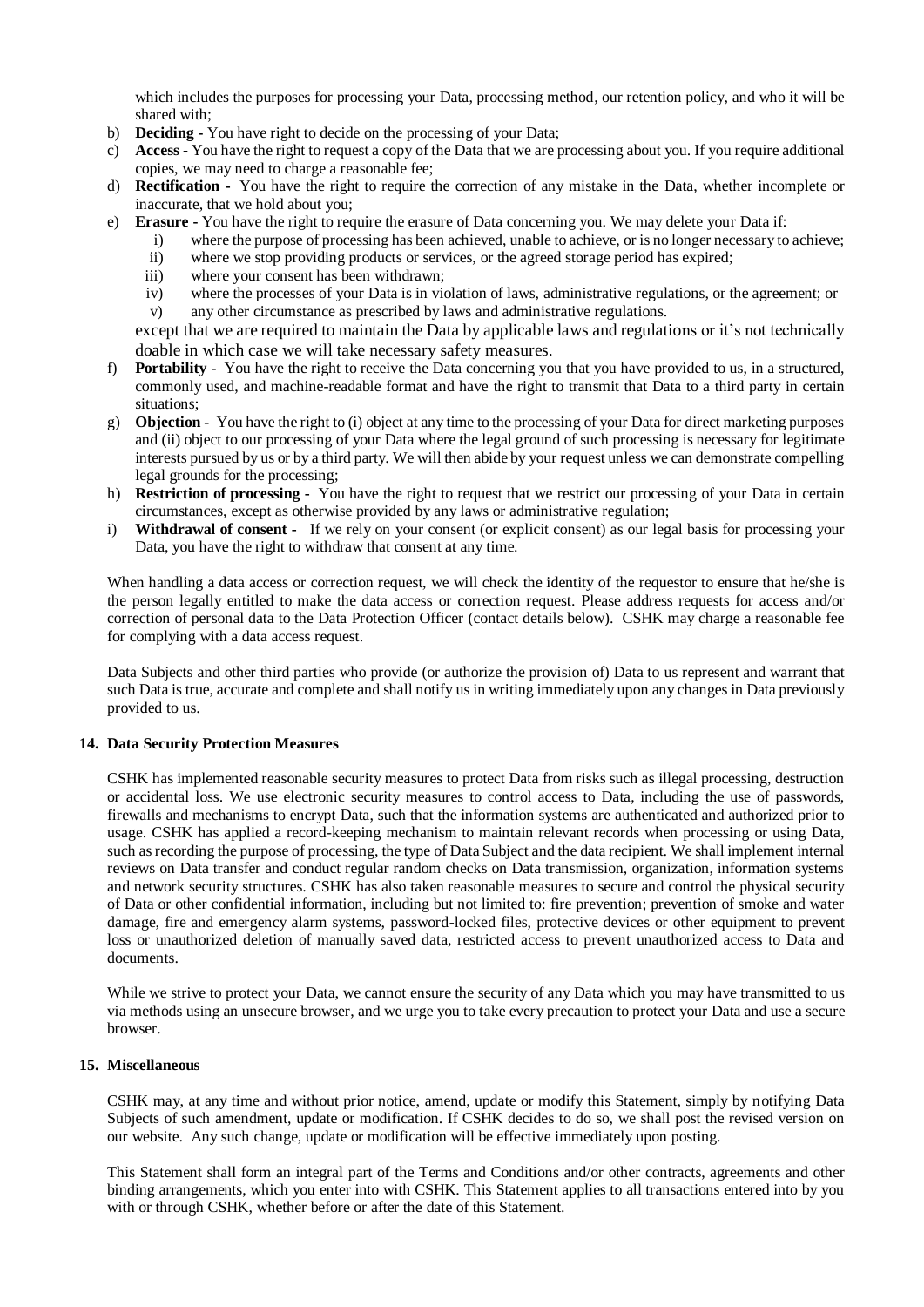In the event of discrepancy between the Chinese version and the English version of the Statement, the English version shall prevail.

Any enquiries regarding this Statement or CSHK's other personal data privacy policies or practices may be addressed to:

Data Protection Officer CITIC Securities Brokerage (HK) Limited 26th Floor, CITIC Tower 1, Tim Mei Road Central, Hong Kong dataprotectionofficer@clsa.com

December 2021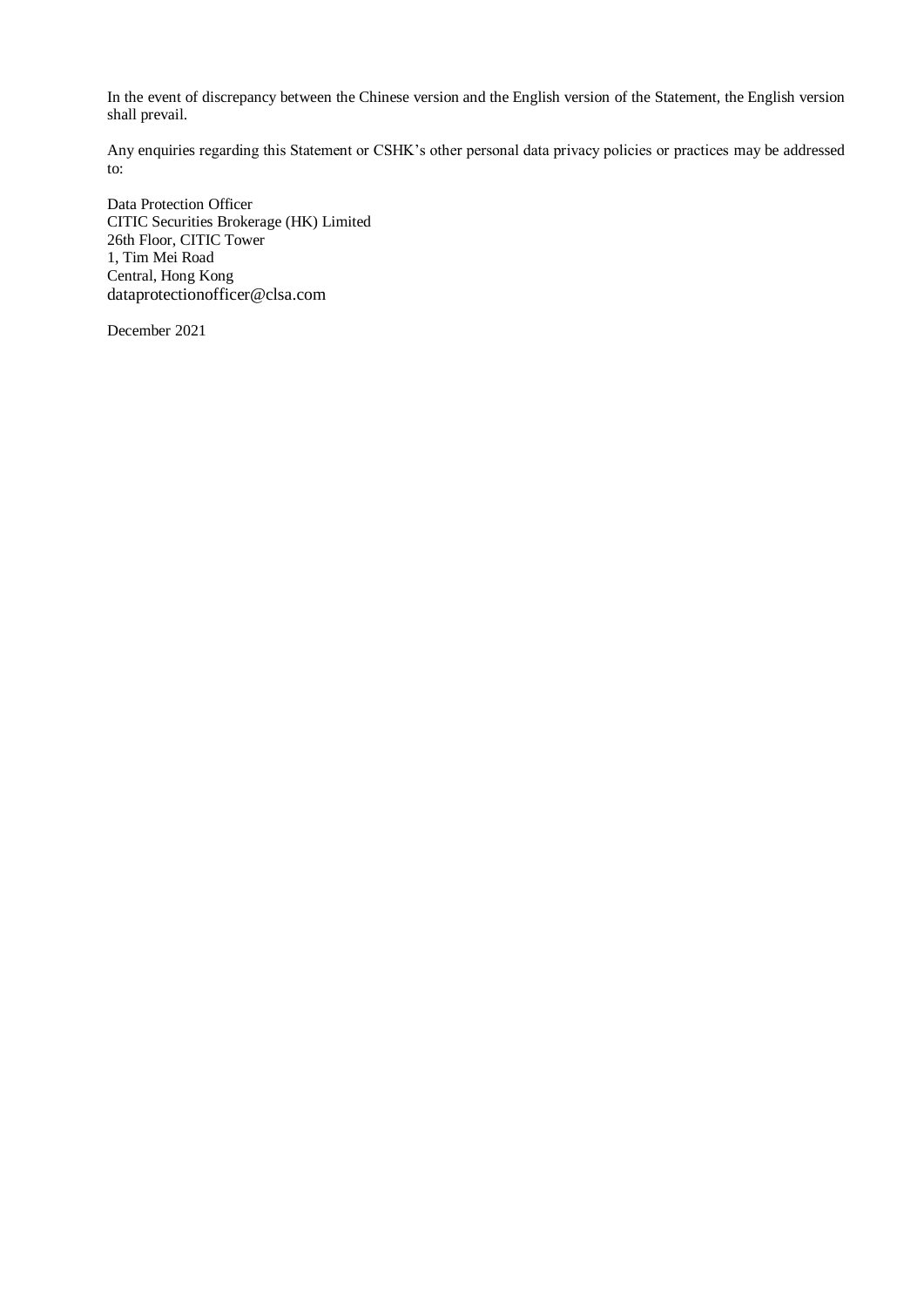#### 私隱政策聲明

本私隱政策聲明("本聲明")說明中信証券經紀(香港)有限公司("中信証券經紀香港")、中信証券期貨 (香港)有限公司("中信証券期貨香港")及其關聯公司(以下統稱爲"中信証券香港"、"本公司"或"我 們")如何收集和處理從客戶、擔保人、抵押品提供者和其他人士(以下統稱為"您",如果您是個人,則稱為 資料當事人")收集到的個人資料/個人信息。如果您不是自然人, 在適用的情況下, 提及"您"可能指資料當事 人是其個人資料所涉及的自然人。

我們致力於按照要求的標準處理您的資料。這包括根據適用的隱私保護法律保護您的隱私並確保您的資料安全, 其中包括,《個人資料(私隱)條例》(香港法例第 486 章)("**個人資料(私隱)條例**")、中國的《中華人 民共和國個人信息保護法》("個人信息保護法")和歐盟的《一般資料保護規範》("一般資料保護規範") (統稱為"資料保護法")。

所有載於本附錄中以黑體字標示的詞語,如在本聲明中未另行定義,應具有可能會不時修改或補充的《證券買賣 條款》、《證券買賣條款(專業投資者-機構)》,視乎情況或(就中信証券期貨香港而言)《期貨及期權買賣 條款》和其他客戶與本公司之間的其他相關協議內注明的相同意思。

#### **1.** 我們收集的資料

就本聲明的目的,"**資料**"是指任何指以電子或其他方式記錄並已識別或可識別的自然人有關的各種個人信息, 從中可以直接或間接確定個人身份, 但不包括已匿名化的信息。

|             |  | 中信証券香港會收集、保存、處理、披露、轉移及刪除各種類型的個人資料。從廣義上來說,資料會包括 |  |  |
|-------------|--|------------------------------------------------|--|--|
| (但不限於)以下各項: |  |                                                |  |  |

| 資料類型            | 描述                                            |
|-----------------|-----------------------------------------------|
| 識別資料和認證資料       | 姓名、出生日期、出生地、性別、身份證/護照號碼和復印件以及(如果適用)<br>婚      |
|                 | 姻狀況、家庭成員、稅務居民、與政治公眾人物的關係、樣本簽名、照片、<br>指        |
|                 | 紋、人臉識別信息、                                     |
| 健康              | 健康狀況                                          |
| 聯絡方式            | 郵寄地址、電話號碼、<br>傳真號碼、電郵地址<br>住址、                |
| 財務              | 就業/業務信息、銀行賬戶信息、信譽資料、董事職位(如適用)、年收入、估計          |
|                 | 財富來源、資金來源、資產來源、與金融資產組合相關的證明<br>淨值、            |
| 投資              | 投資標的、<br>預期交易活動、風險承受能力、産品知識<br>投資目標、<br>投資經驗、 |
| 服務/交易相關         | 有關訂單、指令、交易、服務、銀行賬戶、證券戶口、付款和匯款的服務/交易等          |
|                 | 的詳情                                           |
|                 |                                               |
| 平台使用            | 有關使用本公司的網站、在綫平台、流動應用程式的信息                     |
| 用戶信息            | 用戶名和密碼、反饋和調査回覆                                |
| Cookies/日誌/緩存/像 | 訪客的姓名、電子郵件地址、MAC地址、IP地址(和域名)、設備的技術、瀏覽         |
| 素標記             | 器軟件、其瀏覽器的類型和配置、語言設定、地理位置、操作系統、引薦網站、           |
|                 | 瀏覽的頁面和內容, 以及瀏覽時間                              |
| 内部監控            | 來自姓名篩查、信用審查、背景審查、專業資格查核、負面新聞審查、電子認證           |
|                 | 等各項資料                                         |
| 視聽              | 閉路電視錄像、照片、錄音記錄                                |
| 客戶盡職調查以遵守       | 在客戶盡職調查、制裁或反洗錢調查、背景審查結果、推薦人及其聯繫方式、<br>潛       |
| 法律/法規           | 在/存在的利益衝突、與我們的通信和其他通信(視頻和音頻記錄、通話記錄、<br>捕      |

本公司僅在相關資料當事人同意我們處理此類信息或自願向我們提供此類信息或資料保護法要求或允許收集 的情況下收集特殊類別的個人資料或敏感個人信息(其定義請參考相關司法管轄區適用的個人資料法律或資 料保護法)。此類信息包括(但不限於)關於個人生物識別資料、基因資料、宗教或哲學信仰、政治觀點、 特定身份、醫療保健、財務賬戶、個人行踪、未滿十四歲的未成年人的個人信息、工會的個人信息會員資格、 有關健康的資料或有關自然人性生活或性取向的資料("**敏感信息**")。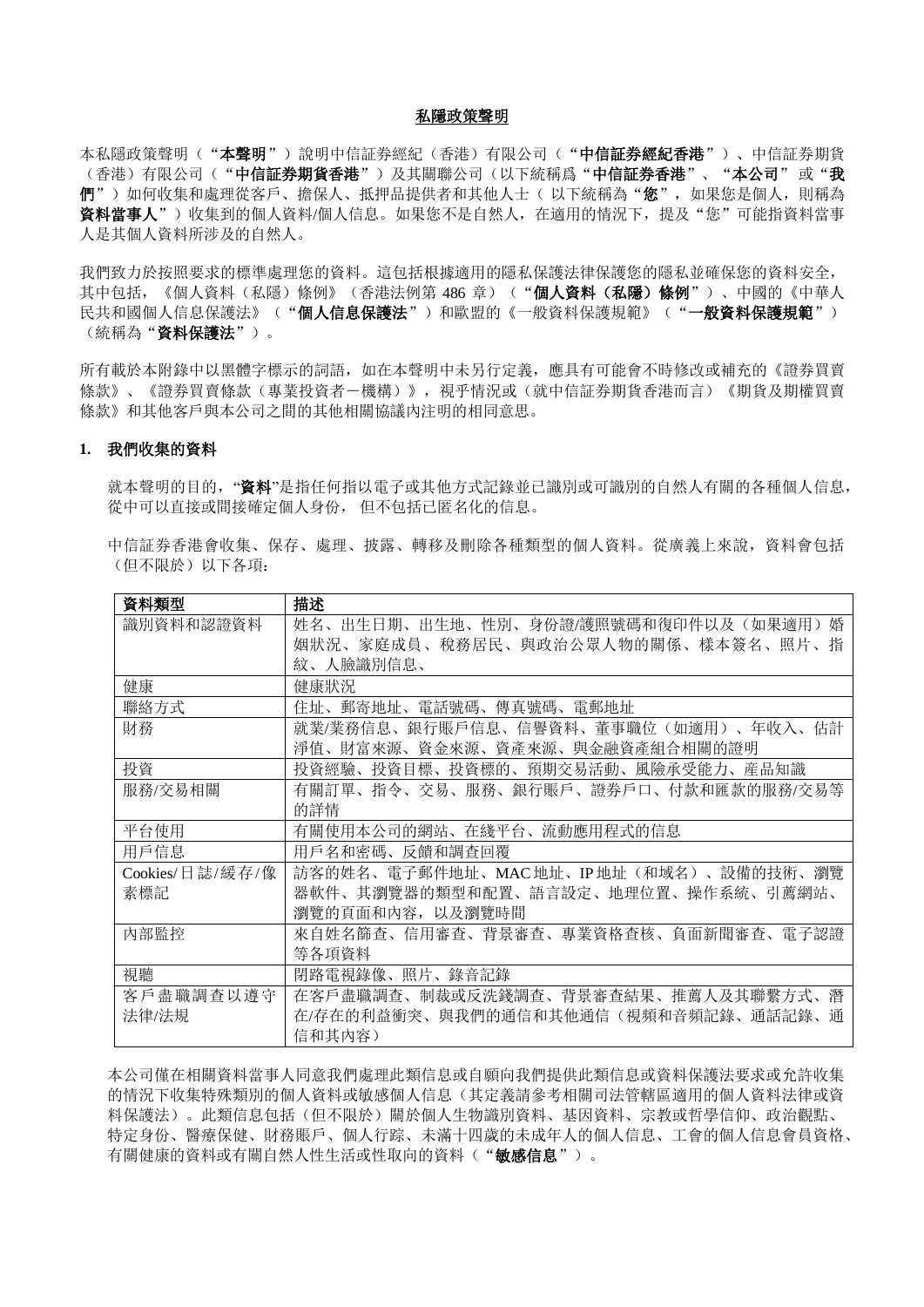向本公司提供敏感信息時,請酌情決定,在任何情況下都不要向本公司提供敏感信息,除非您因此同意本公 司出於其合法業務目的處理敏感信息,或者除非適用法律法規或法庭命令允許。透過接受本聲明,即表示您 自願並明確同意本公司及/或向本公司確認資料當事人的同意其敏感信息將用於本聲明中所述的目的。如果您 對 向 本 公 司 提 供 的 敏 感 信 息 是 否 或 可 能 是 必 要 以 適 合 特 定 目 的 有 任 何 疑 問 , 請 通 過 dataprotectionofficer@clsa.com 聯繫本公司。

# **2.** 我們如何收集資料

本公司可以在與您接觸/建立關係的過程中收集資料;例如,當您向本公司提供其名片或聯繫方式、存入資金 或證券、通過本公司進行交易、轉移資金或證券、操作證券戶口、與本公司的員工或客戶經理討論事務或聯 繫本公司以安排孖展貸款或其他服務、洽談業務、更改/更新/改正資料當事人的資料或其他戶口資料。

我們也可以透過各種方式從您收集資料,例如:

| 方法               | 描述                                          |
|------------------|---------------------------------------------|
| 直接要求             | 本公司與資料當事人的接觸/關係的各個階段都需要各種資料。例如,當客戶在         |
|                  | 本公司開設賬戶、進行交易、協助本公司進行各種審查時,本公司都會要求客          |
|                  | 戶向本公司提供各種資料。在某些情況下, 如果客戶未能提供,可能會導致本         |
|                  | 公司無法開立或維持賬戶、進行交易、授予或繼續提供孖展貸款便利或其他服          |
|                  | 務。                                          |
| 電子               | 本公司的系統會使用、傳輸、監察、記錄和以其他方式處理包含資料並且通過          |
|                  | 本公司的電子系統、在綫平台、流動應用程式(包括電子郵件)傳遞的各種信          |
|                  | 息。                                          |
| 通訊               | 通過電子郵件/郵寄或其他方式與本公司通信時,本公司也會收集資料。            |
| 電話               | 本公司會記錄與資料當事人的電話交談, 以進行監管、<br>内部監控、<br>風險管理和 |
|                  | 審計。                                         |
| Cookies/日誌/緩存/像素 | 本公司會在網站和在綫平台上使用一些標識/工具。Cookies(數碼存根)是網絡伺    |
| 標記               | 服器放置在電腦或其他設備上的獨有標記,它包含可供發布 Cookie 的伺服器以     |
|                  | 後讀取的信息。                                     |
| 第三方服務供應商         | 本公司要求第三方服務供應商提供和接收它提供的各種資料。這些供應商提供          |
|                  | 的服務會包括身份鑒別、姓名篩査、電子認證、背景審査和信用審査。             |
| 公開途徑             | 本公司也會通過公開途徑(例如,政府註冊機構、專業機構、監管機構、<br>制裁      |
|                  | 名單、公開信息門戶網站/資料庫、社交媒體和互聯網上的各項服務) 索取資         |
|                  | 料。                                          |

## **3.** 收集資料的目的

中信証券香港可因以下一種或多種目的不時收集、保存、處理、披露、轉移及刪除資料:

- a) 開立和維持證券戶口和其他賬戶;
- b) 賬戶日常運作、提供服務、審批孖展貸款予您或借款人(當您是該項授信的擔保人或抵押品提供者時);
- c) 進行交易或執行其他指示;
- d) 遵守法規或內部對客戶盡職調查、核查和持續審查、防止和發現洗錢、恐怖分子籌資或其他非法或不正 當活動、欺詐檢測、制裁監控等相關的要求;
- e) 遵守法院諭令和約束中信証券香港、其關聯公司、中信証券股份有限公司("**中信証券**")、中信証券 國際有限公司("中信証券國際")或他們所屬集團公司或任何其他人士之任何法律規定、監管、要求 或安排,包括但不限於香港政府與其他外國政府之間的條約、協議、對等原則和其他安排(包括與稅收 報告和自動交換財務賬戶資料的相關安排);
- f) 回應公共或政府機構(可能包括但不限於監管機構、執法機關、證券交易所或其他類似機構或機關、稅 務局、醫院管理局、社會福利部門以及香港及其他地區的其他機構)以配合其查詢或調查要求;
- g) 對您進行信貸查詢、監控、檢討、查明您之財政狀况及進行法律所允許之核對程序(定義見個人資料 (私隱)條例)及容許或協助任何其他人士進行上述事項;
- h) 制訂和維護您的信用歷史記錄、信用評分模型和其他分析(無論他們與任何中信証券香港之間是否存在 任何關係),以供現在和將來參考;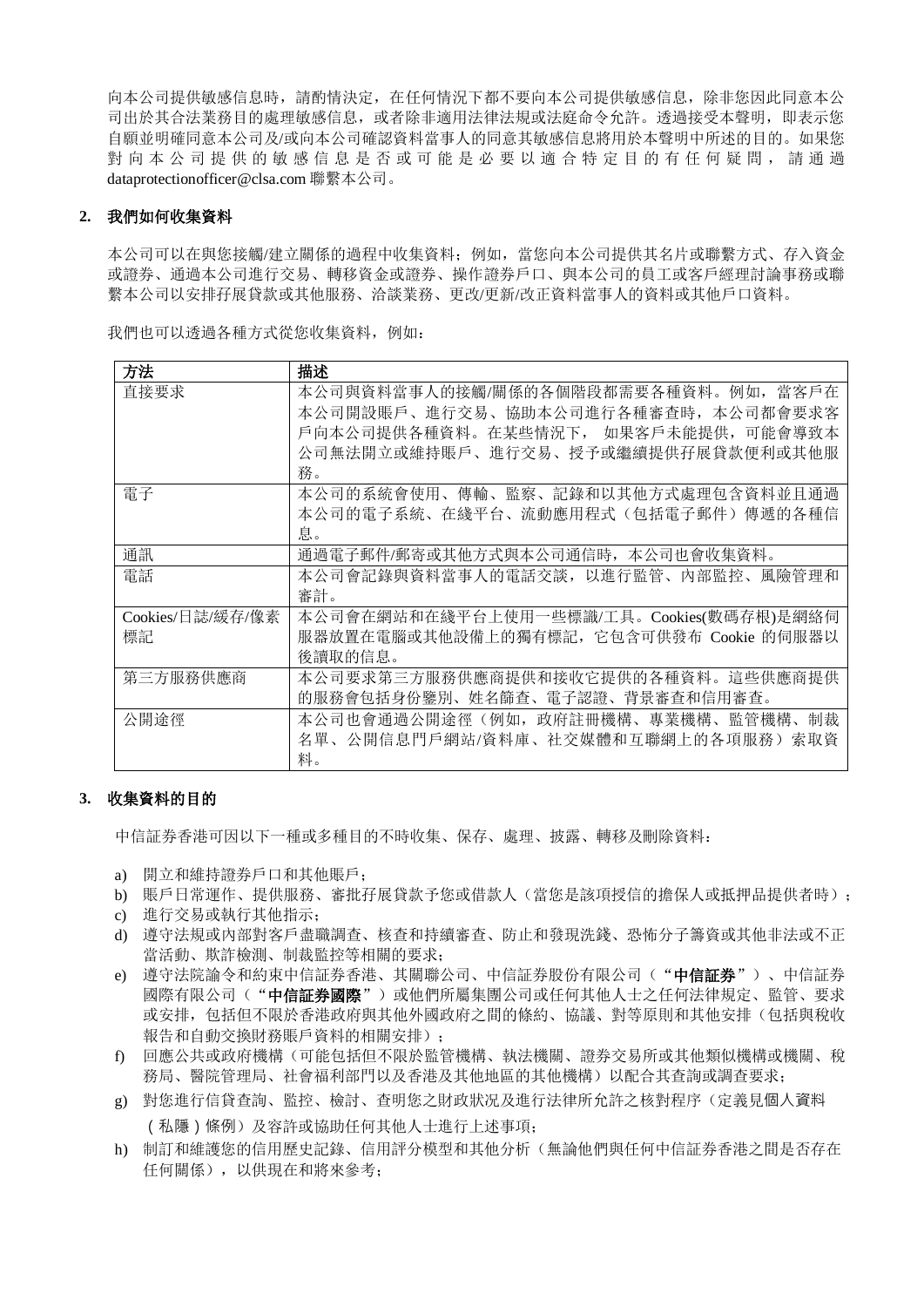- i) 進行合規審查、風險管理、內部監控和審計(包括審查和監控賬戶活動、交易、孖展和其他頭寸和資料 以及谁行審計(内部和外部)):
- j) 客戶關係管理和相關資料處理;
- k) 查明和了解客戶的投資經驗、投資目標、財務狀况、投資年期、風險承受水平、流動性需求、分散投資 的需求和其他相關情況;
- l) 爲客戶設計金融産品或服務供客戶使用;
- m) 回答對手方、産品發行人/擔保人、代理商、分銷商、集體投資計劃或其經理、管理人、投資經理、信 托人、托管行、保管代理人、其他托管行或代理人或上述各機構的代名人或關聯公司的提問,並提供給 他們資料以便他們追討欠款和損失、維護其他權利或回答監管機構、證券交易所或政府/司法機關的查 詢;
- n) 為中信証券香港、中信証券、中信証券國際或他們所屬集團公司之現有及日後之服務或産品(例如,金 融服務、産品)進行直接營銷及市場推廣,無論中信証券香港會否從中獲得報酬(請參考下面有關"直 接營銷"的部分):
- o) 確定您或您所欠的債務金額、維護有關權利,包括但不限於向您追收債務、追索損失和其他未償還金額、 爲惠及任何中信証券香港公司或任何中信証券、中信証券國際或他們所屬的集團公司行使抵押品、押記 權或其他權利及權益、提起法律訴訟、執行程序和在催收函、索賠和法院文件中進行披露;
- p) 讓中信証券香港於您及/或您的戶口項下的權利或業務的實質或潛在承讓人、受讓人、參與人或分參與 人評估該項讓與、轉讓、參與或分參與涉及的事項;
- q) 資料處理、備份和存檔;
- r) 爲了維護本公司、本公司的客戶或其他第三方的任何其他合法利益; 及
- s) 一切與上述有聯繫、有附帶性及有關的用途或其他經資料當事人同意的用途。

如果本公司因與上述無關的目的需要使用任何資料,本公司會通知您並徵得同意,以允許本公司這樣做。如 果您不是本公司的客戶,本公司可能需要處理該您的個人資料,以便爲本公司的客戶提供客戶服務或便利, 包括提供孖展貸款。此個人資料可能會在有關過程中提供給本公司,例如,在信用審核過程中提供給本公司, 或由其他第三方(信貸諮詢機構)提供。資料甚至可能會在本公司或其他交易對手(例如,結構性票據之發 行人)提起的法律訴訟中被轉移或使用,以向您(例如,作爲結構性票據的持有人或(視情况而定)作爲孖 展貸款的擔保人)追討未償債務和損失。

### **4.** 處理資料的法律依據

我們可能將您的資料用於上述第 3 條中規定的目的,每個目的皆是依據於以下法律依據,其中包括:

- a) 履行合同 這是為了履行我們在合同項下的義務而需要處理您的資料;
- b) 法律義務 這是指我們需要處理您的資料以履行法律義務、法定職能或法定義務,例如為稅務目的保存 記錄或向公共機構或執法機構提供資料;
- c) 公共利益 我們可能會處理有關您的資料,以執行為公共利益或在緊急情況下保護自然人的生命、健康 或資產的任務;
- d) 您的同意 我們在您同意的情況下處理您的資料,並且只有在您同意的情況下,我們才會處理您的資料; 或
- e) 披露信息 我們可能會處理由您或以其他方式合法披露的資料。

## 5. 同意

通過與我們互動並向我們提供信息,或登記由我們提供產品或服務,您表示並同意:

- a) 我們將出於本聲明中所述的目的收集、使用、披露和共享資料;
- b) 我們將被授權以本聲明中規定的方式向我們的關聯公司、授權服務提供商和相關第三方披露此類資料;
- c) 我們將被授權出於本聲明中所述的目的處理您的敏感信息(定義見個人信息保護法);
- d) 我們將被授權在相關司法管轄區跨境傳輸您的資料; 和
- e) 我們將被允許向我們的關聯公司和其他第三方披露和/或傳輸您的資料,如下所述。

如果您不希望我們在未來的任何時間繼續使用您的資料或您提供給我們的資料用於任何目的,您必須通知我 們撤回您的同意(見下文)。根據情況,您撤回同意可能會導致我們無法向您提供我們一直向您提供的某些 服務和/或產品,因此在法律允許的情況下,可能會導致您與我們的關係和/或賬戶終止。撤回同意不會影響 在撤回前基於您的同意收集、使用和披露您的資料的合法性。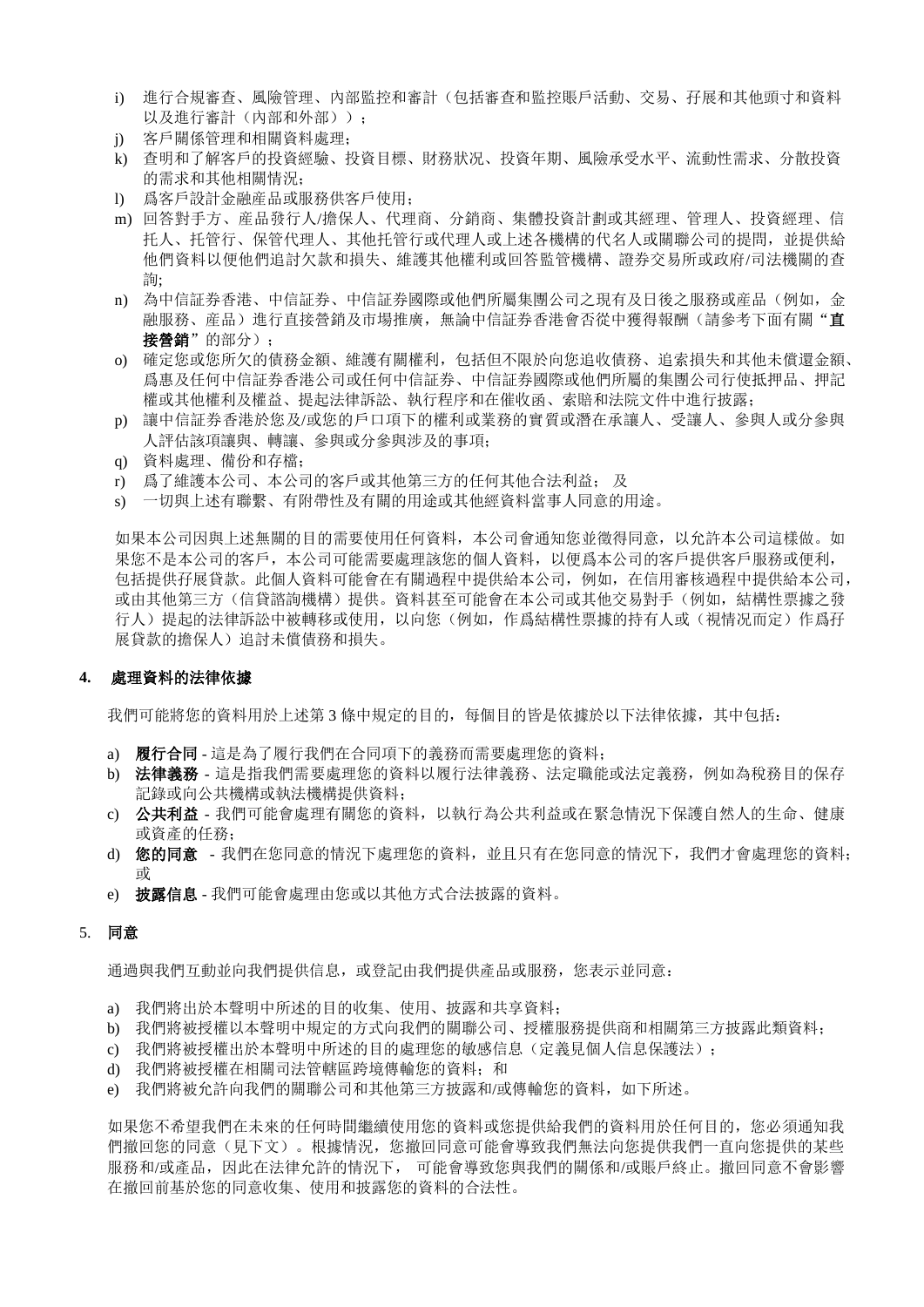如果相關司法管轄區的資料保護法允許我們在未經您同意的情況下收集、使用或披露資料,則法律下的授权 將繼續適用。

# **6.** 資料披露

中信証券香港可因第 3 所述一個或多個目的向下列類別的人士提供資料:

- a) 中信証券及其任何集團公司;
- b) 中信証券國際及其任何集團公司;
- c) 以其名義登記您的證券或其他資産之代名人;
- d) 姓名篩查服務/盡職調查服務/資料庫的供應商、電子認證機構和其註冊機構、輕型目錄存取協定服務提 供者和身份認證機構;
- e) 向中信証券香港或任何中信証券或中信証券國際所屬集團公司提供營運行政、資料處理、財務、計算機、 電訊、資訊科技、付款、證券結算、清付、專業或其他服務之任何承辦商、代理、服務供應商、銀行、 基金公司、保險公司,無論是香港或香港以外的;
- f) 中信証券香港代表您進行交易所涉及的對手方、産品發行人/擔保人、代理商、分銷商、集體投資計劃 和其經理、管理人、投資經理、信托人和托管行、保管代理人、其他托管行、代理人和上述各機構的代 名人、關聯公司;
- g) 信貸諮詢機構,及收數公司(於違約時);
- h) 任何就您的義務而提供或擬提供擔保或第三方抵押品的人士;
- i) 任何中信証券香港權利或業務的實質或潛在之承讓人、受讓人、參與人、分參與人、代表或繼承人;
- j) 位於香港或香港以外的公共或政府機構(可能包括監管機構、證券交易所或其他類似機構或機關、稅務 局,醫院管理局、社會福利部門以及其他機構);
- k) 由中信証券香港或其關聯公司聘用的法律或其他專業顧問和代理人;
- l) 香港、其他司法管轄區的執法機構(包括但不限於香港警察和廉政公署); 及
- m) 您要求和/或同意披露的任何人士/機構。

其他實體和第三方服務供應商也會處理資料。如果資料是由中信証券、任何關聯公司或第三方服務供應商處 理資料,本公司將取得您同意披露資料並將確保有關保密協議,其中包含維護保密性的條款和政策/程序, 以遵守資料保護法。根據您的要求,我們還將通知您接收方的姓名和聯繫信息、處理目的和方法以及資料類 型。外包安排須經過盡職調查和合理可行的監控,以確保資料的整個生命週期達到隱私保護標準。

# **7.** 直接營銷

中信証券香港可能將資料用於直接營銷,為此須事先獲得您的同意(包括表示不反對)。本公司可以不時使用 您的姓名、聯絡資料、産品及服務組合資料、交易模式及行爲、財務背景、投資經驗和背景、風險承受能力、 人口統計資料用於直接營銷。 向您促銷的産品、服務及項目可包括:

- a) 金融産品和服務;
- b) 保險、信用卡、銀行及相關服務及産品;
- c) 股份獎勵計劃;
- d) 獎賞、忠誠或優惠計劃和相關服務及産品;
- e) 中信証券香港、其關聯公司或合作品牌夥伴提供之産品和服務: 及
- f) 爲慈善及/或非牟利用途的捐款及捐贈。

以上産品、服務及項目可由以下機構提供或徵求:

- a) 中信証券香港或其(香港或香港以外的)關聯公司;
- b) 中信証券、中信証券國際或其任何集團成員公司;
- c) 第三方金融機構、承保人、信用卡公司、證券及投資服務供應商;
- d) 第三方獎賞、忠誠、合作品牌或優惠計劃供應商;
- e) 中信証券香港或其關聯公司的合作品牌夥伴;及
- f) 慈善或非牟利機構。

本公司擬將上述資料提供給上述一個或多個機構用於直接營銷有關産品、服務及項目,而爲此本公司須獲得 您的書面同意(包括表示不反對)。本公司可能因將資料提供予上段所述機構而獲得金錢或其他利益作爲回報。 如本公司會因提供資料予其他機構而獲得金錢報酬或其他利益,本公司會於徵求資料當事人同意或不反對時 通知資料當事人。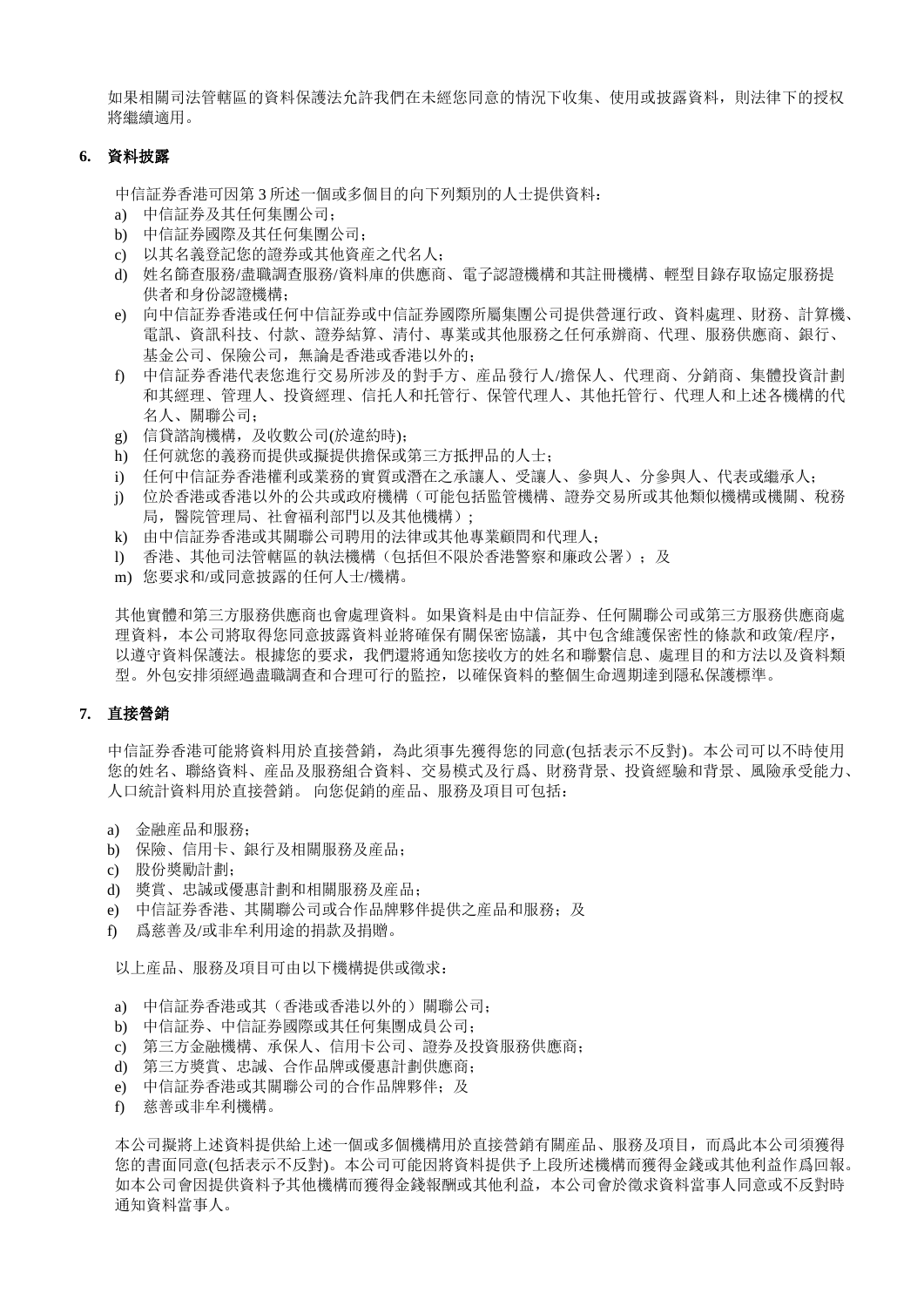如果您不希望資料被用於直接營銷,您可以在《客戶開戶表格》中的相應方框中打勾或以書面形式通知我們, 以行使其拒絕促銷的權利。行使其拒絕促銷權利的請求也可以發送給本公司的資料保護主任(聯繫方式見下 面)。但是,如果直接營銷是以其代表公司或企業的身份發給您的,而不是以您的個人或個人身份發送給您 的,則提出此類請求的權利不適用於您。

# **8.** 轉移資料到香港以外

中信証券香港連同其關聯公司是一家全球金融機構,由位於不同司法管轄區的多個辦事處和附屬實體組成。 為履行我們在世界各地的法律和監管義務,並出於上文第 3 條規定的目的,您的資料可能會傳輸到我們的集 成計算機網絡,或與一個或多個附屬辦公室和其他可能不受資料保護法約束的國家/地區共享,而該等國家不 同於向我們披露或接受資料的國家/地區。

跨境傳輸到另一個司法管轄區的資料可能會根據該司法管轄區適用的法律、規則、法規、指南、指令、命令 和慣例進行披露、處理、存儲或維護。例如,就客戶關係管理、貿易、信用評估、風險管理、審計和資料處 理或其他目的向中信証券傳輸資料時,請注意資料將存儲在中國內地;因此存儲的資料受中華人民共和國 ("中國")的法律、法規、命令和慣例的約束,並受制於中國執法機構和監管機構。 我們與中信証券或 (視情況而定)其他實體或服務提供商之間的合同中規定的資料訪問限制不能凌駕於中國法律或監管要求或 其他司法管轄區的法律或監管要求之上。

就您的資料,我們所有的辦公室都遵守內部政策和程序,及適用的資料保護法。

#### **9.** 網站

我們可以收集、處理和使用其網站瀏覽者的資料,以便爲瀏覽者提供改進的産品和服務,使業務流程適應客 戶的需求,並引導瀏覽者使用相關的産品信息和在綫交易平台。Cookies 是網絡伺服器放置在電腦或其他設 備上的獨有標記,它包含可供發布 Cookie 的伺服器以後讀取的信息。我們可以在本公司的網頁使用 Cookies。 經這個途徑收集的信息(包括但不限於瀏覽者的登錄 ID、MAC 地址、IP 地址(和域名)、設備的技術、瀏 覽器軟件、其瀏覽器的類型和配置、語言設定、地理位置、操作系統、外圍相關信息、引薦網站、瀏覽的頁 面和內容,以及瀏覽時間)會作以下用途:

- a) 分析本公司網站的流量;
- b) 匯總有關瀏覽者如何到達和瀏覽本公司網站的統計資料;
- c) 改善用戶體驗;
- d) 客戶和用戶管理和營銷;
- e) 向訪客介紹本公司的服務和産品; 及
- f) 評估本公司營銷計劃的有效性。

此類信息是匿名收集的,除非瀏覽者以客戶/用戶身份登錄,否則本公司無法識別他/她的身份。 階段作業 Cookies 讓本公司的網站能夠跟蹤瀏覽者在頁面之間的移動,因此不會要求他/她提供已經提供給網站的相同 信息。功能 Cookies 使瀏覽者可以快速地、輕鬆地瀏覽網站的多個頁面,而不必驗證或重新處理每個瀏覽的 新區域。廣告 Cookies 讓中信証券香港可以在本公司的網站上提供與瀏覽者盡可能相關的廣告,例如通過挑 選瀏覽者感興趣的廣告,或防止相同的廣告重複出現。

大多數網絡瀏覽器最初都設置爲接受 Cookies的。如果您不想接收Cookies,則可以在瀏覽器設置中禁用此功 能。但是,這樣做的話可能無法完全享受本公司網站的好處,並且某些功能可能無法正常使用。

#### **10.** 在綫**/**流動交易平台

中信証券香港也有爲客戶提供在綫和流動交易平台供他們使用。中信証券香港可以在這個過程中收集、轉移、 存儲和使用有關客戶設備的技術、位置和登錄信息以及其他個人資料和相關信息(例如:MAC 地址和 IP 地 址)、系統和應用軟件以及外圍設備。

當客戶使用任何此類交易平台時,中信証券香港和第三方供應商/許可方可以使用審核日誌、緩 存、Cookies 和/或像素標記來收集此類信息並存儲客戶的偏好。中信証券香港可以使用有關信息作各樣用途 例如:安全監察、提供導航、提供軟件更新或産品支持、加强顯示信息的效率、使用平台時個性化客戶的體 驗,以及進行在綫跟蹤、客戶關係管理、合規監察和審查、風險管理等)。中信証券香港也可以識別客戶使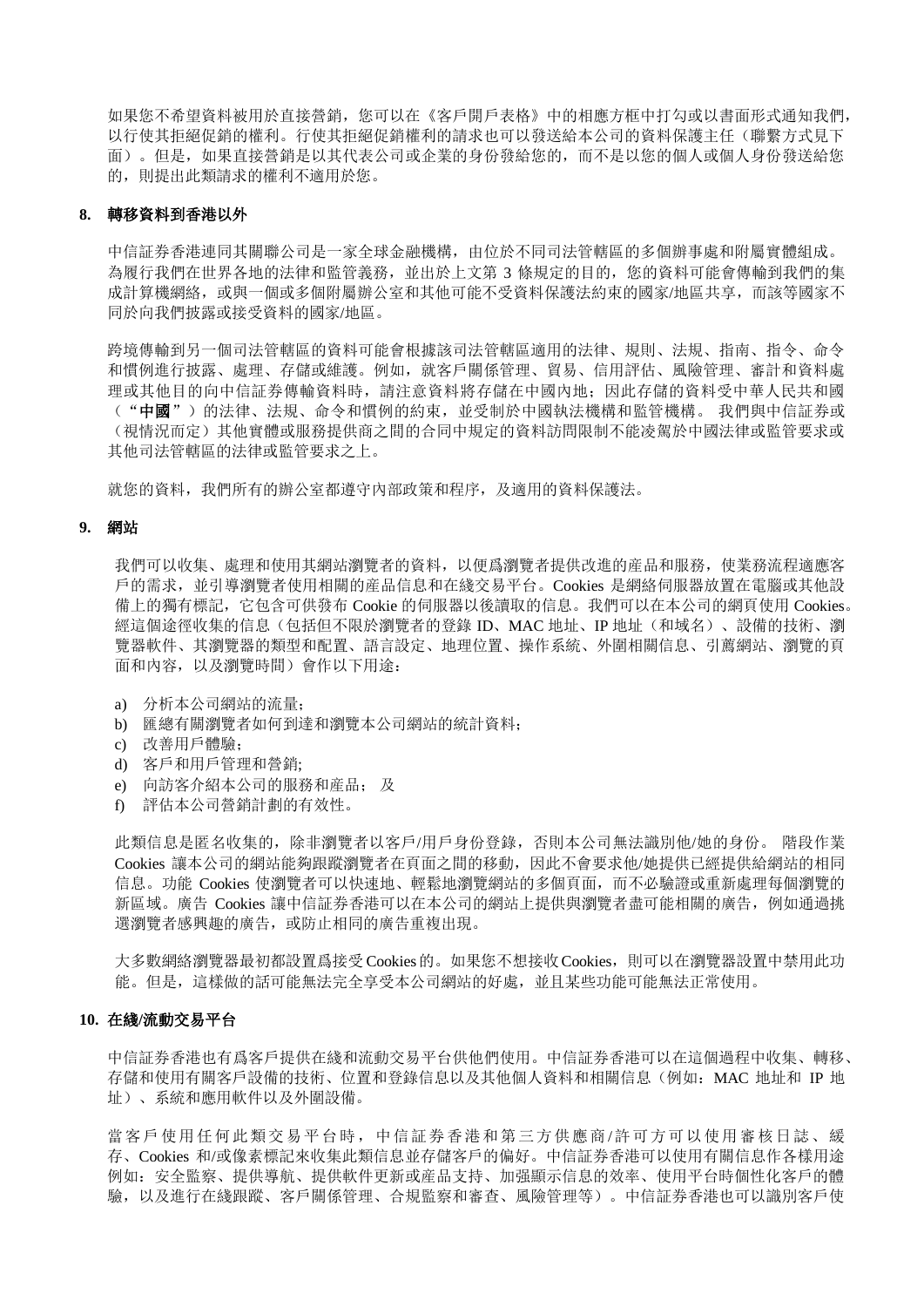用的設備,以協助其使用服務或流動應用程式。本公司還可以收集有關服務或流動應用程式使用情况的統計 信息, 以改善設計和功能, 了解其使用方式並協助本公司解决有關服務或流動應用程序的問題。Cookies 可以 進一步允許中信証券香港選擇客戶最可能感興趣的廣告或優惠,並在客戶使用服務或流動應用程式時顯示它 們。本公司也可以於在綫和流動平台廣告中使用 Cookies,以跟蹤對本公司廣告的反應並評估本公司的營銷活 動的有效性。本公司建議客戶在使用前,仔細閱讀相關交易平台或(視情况而定)流動應用程式的《使用條 款》。

### **11.** 外部鏈接

如果中信証券香港的網站或平台裏有指向其他網站的鏈接,則這些網站不會根據本聲明運作。本公司建議瀏 覽者先審查這些網站的私隱聲明,以瞭解其關於收集、使用、轉移和披露個人資料的政策。對於鏈接到我們 網站的任何其他網站或頁面的內容以及任何此類鏈接網站或頁面的使用,我們概不負責。提供此類鏈接僅是 為了您的方便和信息。以下鏈接到任何其他網站或頁面的風險由您自行承擔。

#### **12.** 保存

中信証券香港遵循保存政策,以確保資料被保存的時間不會長於收集它目的所需的時間及符合適用法律和法 規要求。

# **13.** 您的權利

根據適用的資料保護法,您有權享有以下權利:

- a) 被告知 **-** 如本聲明中所述您有權被告知您的資料的收集和使用情況。根據您的要求,我們將向您提供本 公司關於資料的政策和做法,其中包括處理您的資料的目的、處理方法、保留政策以及將與誰共享;
- b) 決定 **-** 您有權決定處理您的資料;
- c) 訪問 **-** 您有權索取我們正在處理有關您的資料的副本。如果您需要額外的副本,我們可能需要收取合理 的費用;
- d) 更正 **-** 您有權要求我們更正您的資料中的任何錯誤,無論是不完整的還是不准確的;
- e) 消除 **-** 您有權要求消除與您有關的資料。如果出現以下情況,我們可能會刪除您的資料:
	- i) 處理目的已經實現、無法實現或不再需要實現的;
	- ii) 我們停止提供產品或服務,或約定的保留期限已過;
	- iii) 您的同意已被撤回;
	- iv) 處理您的資料違反法律、行政法規或協議的;或者
	- v) 法律、行政法規規定的其他情形。

除非適用法律和法規要求我們維護資料,或者在技術上不可行,在這種情況下,我們將採取必要的安全 措施。

- f) 可攜帶性 您有權以結構化、常用可讀的格式接收您提供給我們的資料,並有權在某些情況下將該資料 傳輸給第三方;
- g) 反對 **-** 您有權 (i) 隨時反對出於直接營銷目的處理您的資料,以及 (ii) 反對我們處理您的資料,即便此類 處理的法律依據是出自我們或第三方追求合法利益,我們也將遵循您的要求,除非我們提供令人信服的 法律依據;
- h) 處理限制 **-** 您有權在某些情況下要求限制我們處理您的資料,但法律或行政法規另有規定的除外;
- i) 撤銷同意 **-** 如果我們依賴您的同意(或明確同意)作為我們處理您資料的法律依據,您有權隨時撤銷該 同意。

在處理查閱或更正資料要求時,我們將核對請求人的身份,以確保他/她是合法有權提出查閱或更正資料要 求的人。請將訪問和/或更正個人資料的請提交給資料保護主任(聯繫方式如下)。 我們可能會就遵守資料 存取要求收取合理費用。

資料當事人或其他第三方向我們提供(或授權提供) 資料並保證該等資料真實、準確和完整,並同意若資 料更改將以書面形式通知我們。

## **14.** 資料安全保護措施

中信証券香港已采取合理的安全措施來保護資料免受非法處理、破壞或意外。本公司使用電子安全措施來控 制資料的接觸,包括使用密碼、防火牆、加密措施,以便在使用前對信息系統進行身份驗證和授權。本公司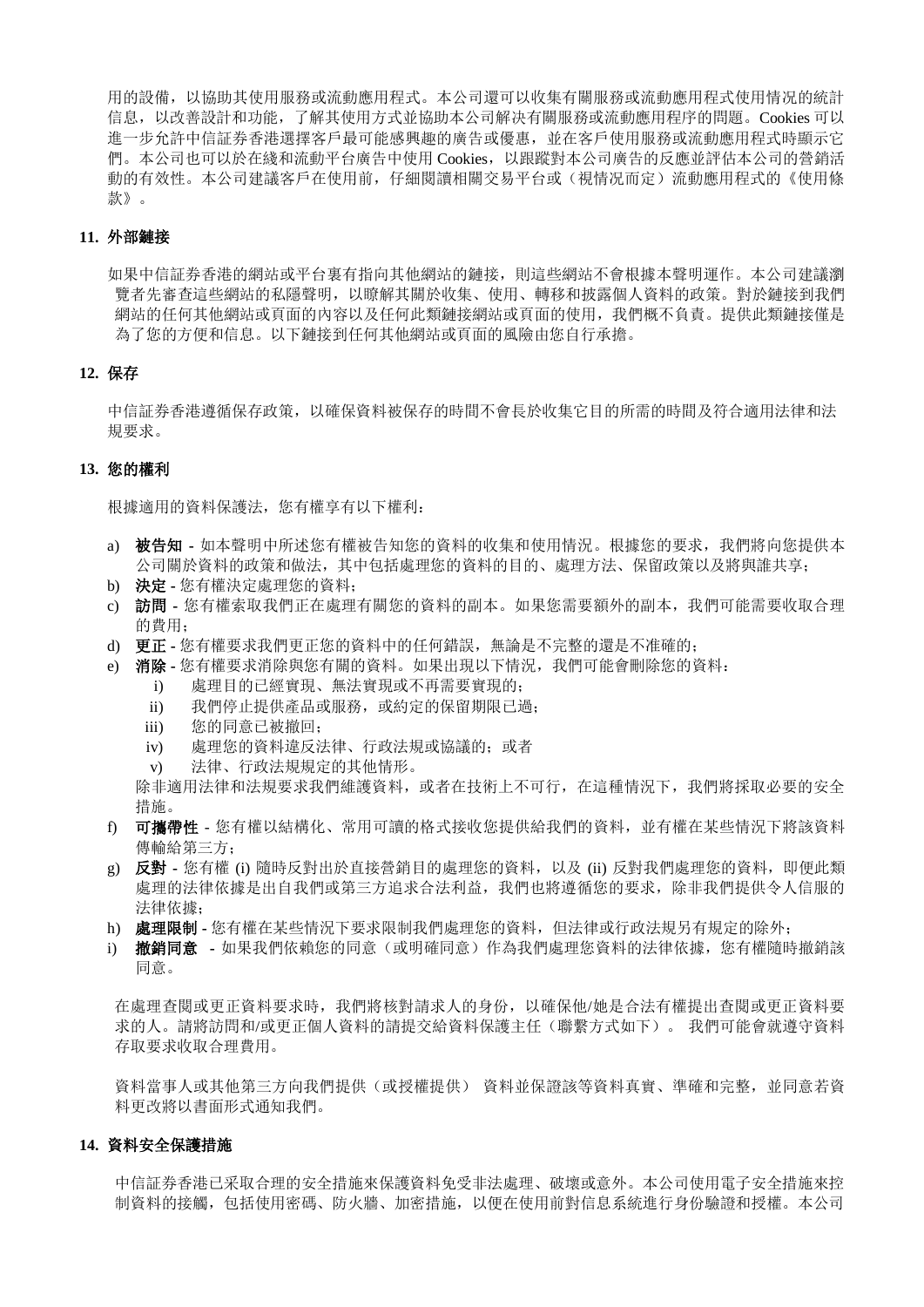也採用了記錄保存機制來維護處理或使用資料時涉及的相關記錄,例如記錄處理目的、資料當事人的類型和 資料接收者。本公司會對資料轉移進行內部審查,並定期對資料傳輸、整理、信息系統和網絡安全結構進行 隨機審查。中信証券香港也採用了合理的措施來保護和控制資料和其他保密信息,包括但不限於:防火、防 止煙霧和水的損害、火災和緊急警報系統、密碼鎖定的文件、使用保護裝置或其他設備以防止丟失或未經授 權刪除手動保存的資料、限制接觸以防止未經授權讀取資料和文檔。

雖然我們努力保護您的資料,但我們無法確保您可能通過使用不安全瀏覽器的方法傳輸給我們的任何資料的 安全性,我們敦促您採取一切預防措施保護您的資料並使用安全瀏覽器。

### **15.** 其他

中信証券香港可以在任何時候未經事先通知的情况下修改、更新或修訂本聲明。如果中信証券香港决定這樣 做,只需將這些修改、更新或修訂通知資料當事人即可。本公司會將修訂版本發布在本公司的網站上。任何 此類更改、更新或修訂將在發布後立即生效。

本聲明將成爲您與任何中信証券香港訂定之所有條款、協議及其他具約束力的安排組成之一部份。

如本聲明中、英文版本有任何歧異,則以英文版本為準。

如對本聲明或中信証券香港的其他個人資料私隱政策或措施有任何疑問,請聯繫:

 資料保護主任 中信証券經紀(香港)有限公司 地址:香港中環添美道 1 號中信大廈 26 字樓 電郵地址:[dataprotectionofficer@clsa.com](mailto:dataprotectionofficer@clsa.com)

2021 年 12 月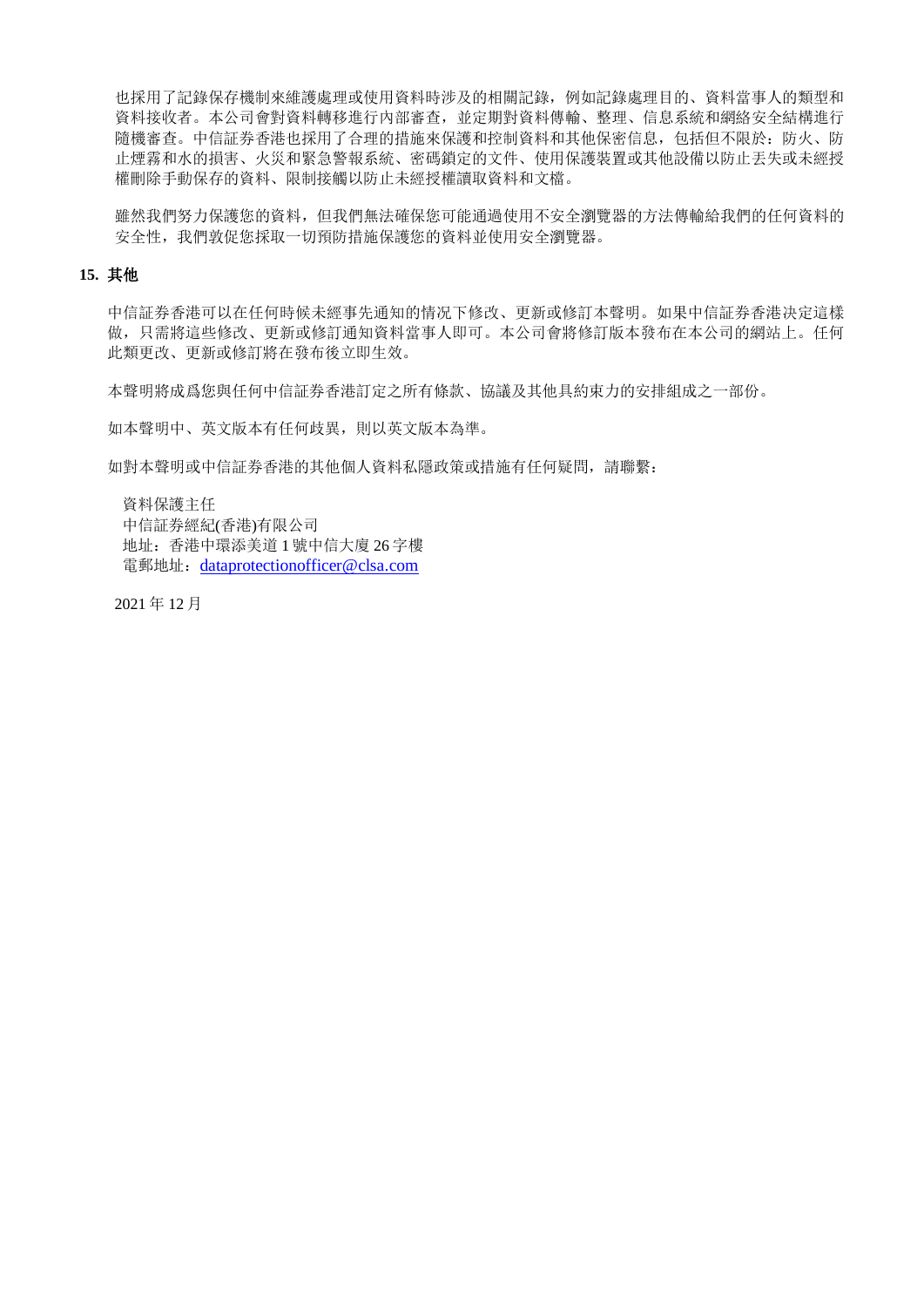#### 私隱政策聲明

本私隐政策声明("本声明")说明中信证券经纪(香港)有限公司("中信证券经纪香港")、中信证券期货 (香港)有限公司("中信证券期货香港")及其关联公司(以下统称为"中信证券香港"、"本公司" 或 "我们")如何收集和处理从客户、担保人、抵押品提供者和其他人士( 以下统称为"您",如果您是个人, 则称为"资料当事人")收集到的个人资料/个人信息。如果您不是自然人,在适用的情况下,提及"您"可能 指资料当事人是其个人资料所涉及的自然人。

我们致力于按照要求的标准处理您的资料。这包括根据适用的隐私保护法律保护您的隐私并确保您的资料安全, 其中包括,《个人资料(私隐)条例》(香港法例第 486 章)("个人资料(私隐)条例")、中国的《中华 人民共和国个人信息保护法》("个人信息保护法")和欧盟的《一般资料保护规范》("一般资料保护规范") (统称为**"资料保护法"**)。

所有载于本附录中以黑体字标示的词语,如在本声明中未另行定义,应具有可能会不时修改或补充的《证券买卖 条款》、《证券买卖条款(专业投资者-机构)》,视乎情况或(就中信证券期货香港而言)《期货及期权买卖 条款》和其他客户与本公司之间的其他相关协议内注明的相同意思。

# 1. 我们收集的资料

就本声明的目的, "资料"是指任何指以电子或其他方式记录并已识别或可识别的自然人有关的各种个人信 息,从中可以直接或间接确定个人身份, 但不包括已匿名化的信息。

| 资料类型           | 描述                                      |
|----------------|-----------------------------------------|
| 识别资料和认证资料      | 姓名、出生日期、出生地、性别、身份证/护照号码和复印件以及(如果适用)婚    |
|                | 姻状况、家庭成员、税务居民、与政治公众人物的关系、样本签名、照片、指      |
|                | 纹、人脸识别信息                                |
| 健康             | 健康状况                                    |
| 联络方式           | 邮寄地址、电话号码、传真号码、电邮地址<br>住址、              |
| 财务             | 就业/业务信息、银行账户信息、信誉资料、董事职位(如适用)、年收入、估计    |
|                | 财富来源、资金来源、资产来源、与金融资产组合相关的证明<br>净值、      |
| 投资             | 投资目标、投资标的、预期交易活动、风险承受能力、产品知识<br>投资经验、   |
| 服务/交易相关        | 有关订单、指令、交易、服务、银行账户、证券户口、付款和汇款的服务/交易等    |
|                | 的详情                                     |
| 平台使用           | 有关使用本公司的网站、在线平台、流动应用程式的信息               |
| 用户信息           | 用户名和密码、反馈和调查回复                          |
| Cookies/日志/缓存/ | 访客的姓名、电子邮件地址、MAC 地址、IP 地址(和域名)、设备的技术、浏览 |
| 像素标记           | 器软件、其浏览器的类型和配置、语言设定、地理位置、操作系统、引荐网站、     |
|                | 浏览的页面和内容,以及浏览时间                         |
| 内部监控           | 来自姓名筛查、信用审查、背景审查、专业资格查核、负面新闻审查、电子认证     |
|                | 等各项资料                                   |
| 视听             | 闭路电视录像、照片、录音记录                          |
| 客户尽职调查以遵守      | 在客户尽职调查、制裁或反洗钱调查、背景审查结果、推荐人及其联系方式、潜     |
| 法律/法规          | 在/存在的利益冲突、与我们的通信和其他通信(视频和音频记录、通话记录、通    |
|                | 信和其内容)                                  |

中信证券香港会收集、保存、处理、披露、转移及删除各种类型的个人资料。从广义上来说,资料会包括 (但不限于)以下各项:

本公司仅在相关资料当事人同意我们处理此类信息或自愿向我们提供此类信息或资料保护法要求或允许收集 的情况下收集特殊类别的个人资料或敏感个人信息(其定义请参考相关司法管辖区适用的个人资料法律或资 料保护法)。此类信息包括(但不限于)关于个人生物识别资料、基因资料、宗教或哲学信仰、政治观点、 特定身份、医疗保健、财务账户、个人行踪、未满十四岁的未成年人的个人信息、工会的个人信息会员资格、 有关健康的资料或有关自然人性生活或性取向的资料("敏**感信息**")。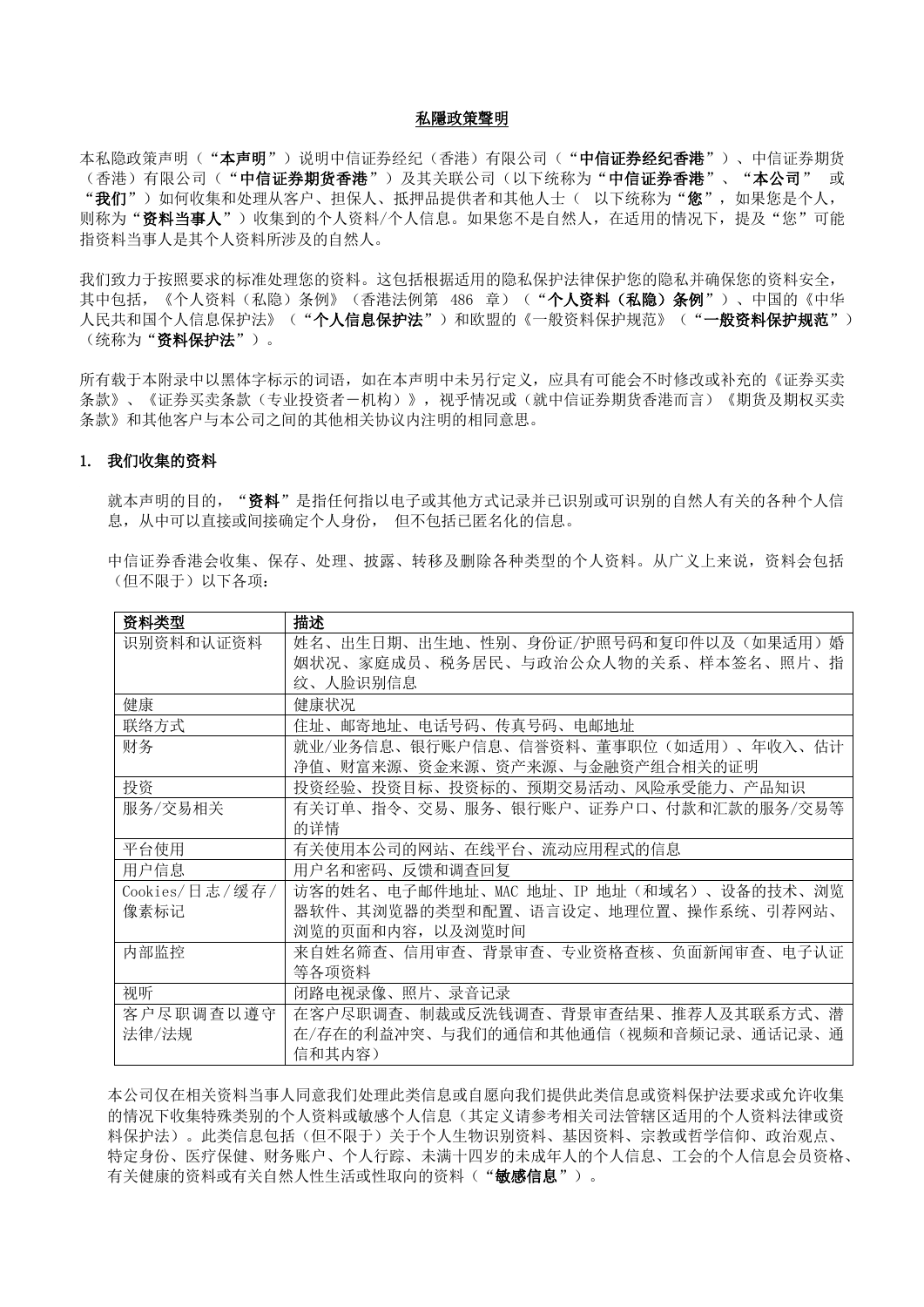向本公司提供敏感信息时,请酌情决定,在任何情况下都不要向本公司提供敏感信息,除非您因此同意本公 司出于其合法业务目的处理敏感信息,或者除非适用法律法规或法庭命令允许。透过接受本声明,即表示您 自愿并明确同意本公司及/或向本公司确认资料当事人的同意其敏感信息将用于本声明中所述的目的。如果您 对 向 本 公 司 提 供 的 敏 感 信 息 是 否 或 可 能 是 必 要 以 适 合 特 定 目 的 有 任 何 疑 问 , 请 通 过 dataprotectionofficer@clsa.com 联系本公司。

# 2. 我们如何收集资料

本公司可以在与您接触/建立关系的过程中收集资料;例如,当您向本公司提供其名片或联系方式、存入资金 或证券、通过本公司进行交易、转移资金或证券、操作证券户口、与本公司的员工或客户经理讨论事务或联 系本公司以安排孖展贷款或其他服务、洽谈业务、更改/更新/改正资料当事人的资料或其他户口资料。

| 方法              | 描述                                      |
|-----------------|-----------------------------------------|
| 直接要求            | 本公司与资料当事人的接触/关系的各个阶段都需要各种资料。例如,当客户在     |
|                 | 本公司开设账户、进行交易、协助本公司进行各种审查时, 本公司都会要求客     |
|                 | 户向本公司提供各种资料。在某些情况下, 如果客户未能提供,可能会导致本     |
|                 | 公司无法开立或维持账户、进行交易、授予或继续提供孖展贷款便利或其他服      |
|                 | 务。                                      |
| 电子              | 本公司的系统会使用、传输、监察、记录和以其他方式处理包含资料并且通过      |
|                 | 本公司的电子系统、在线平台、流动应用程式(包括电子邮件)传递的各种信      |
|                 | 息。                                      |
| 通讯              | 通过电子邮件/邮寄或其他方式与本公司通信时,本公司也会收集资料。        |
| 电话              | 本公司会记录与资料当事人的电话交谈,以进行监管、内部监控、风险管理和      |
|                 | 审计。                                     |
| Cookies/日志/缓存/像 | 本公司会在网站和在线平台上使用一些标识/工具。Cookies(数码存根)是网络 |
| 素标记             | 伺服器放置在电脑或其他设备上的独有标记,它包含可供发布 Cookie 的伺服器 |
|                 | 以后读取的信息。                                |
| 第三方服务供应商        | 本公司要求第三方服务供应商提供和接收它提供的各种资料。这些供应商提供      |
|                 | 的服务会包括身份鉴别、姓名筛查、电子认证、背景审查和信用审查。         |
| 公开途径            | 本公司也会通过公开途径(例如,政府注册机构、专业机构、监管机构、制裁      |
|                 | 名单、公开信息门户网站/资料库、社交媒体和互联网上的各项服务)索取资      |
|                 | 料。                                      |

我们也可以透过各种方式从您收集资料,例如:

# 3. 收集资料的目的

中信证券香港可因以下一种或多种目的不时收集、保存、处理、披露、转移及删除资料:

- a) 开立和维持证券户口和其他账户;
- b) 账户日常运作、提供服务、审批孖展贷款予您或借款人(当您是该项授信的担保人或抵押品提供者时):
- c) 进行交易或执行其他指示;
- d) 遵守法规或内部对客户尽职调查、核查和持续审查、防止和发现洗钱、恐怖分子筹资或其他非法或不正 当活动、欺诈检测、制裁监控等相关的要求;
- e) 遵守法院谕令和约束中信证券香港、其关联公司、中信证券股份有限公司("**中信证券**")、中信证券 国际有限公司("中信证券国际")或他们所属集团公司或任何其他人士之任何法律规定、监管、要求 或安排,包括但不限于香港政府与其他外国政府之间的条约、协议、对等原则和其他安排(包括与税收 报告和自动交换财务账户资料的相关安排);
- f) 回应公共或政府机构(可能包括但不限于监管机构、执法机关、证券交易所或其他类似机构或机关、税 务局、医院管理局、社会福利部门以及香港及其他地区的其他机构)以配合其查询或调查要求;
- g) 对您进行信贷查询、监控、检讨、查明您之财政状况及进行法律所允许之核对程序(定义见个人资料 (私隐)条例)及容许或协助任何其他人士进行上述事项;
- h) 制订和维护您的信用历史记录、信用评分模型和其他分析(无论他们与任何中信证券香港之间是否存在 任何关系),以供现在和将来参考;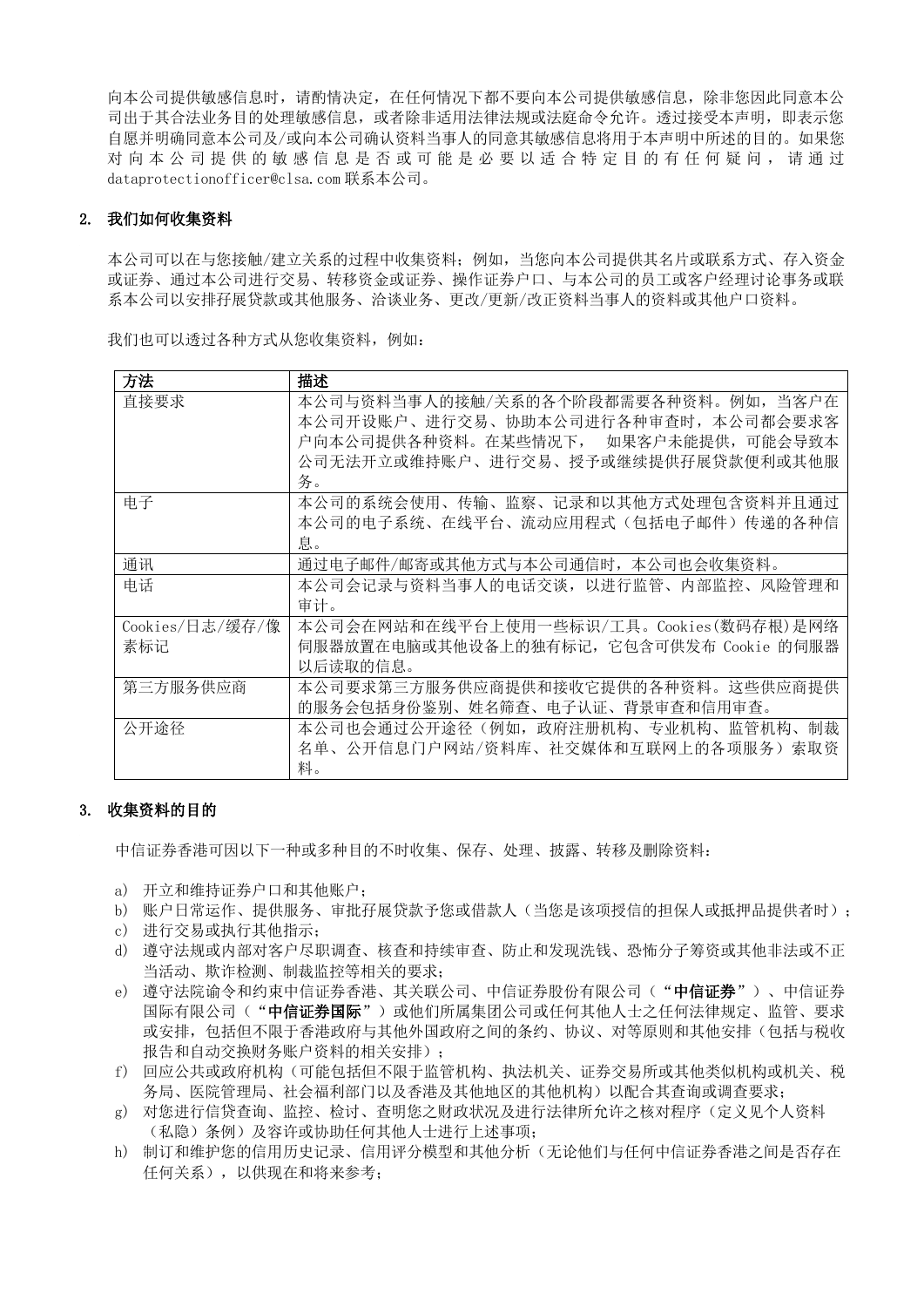- i) 进行合规审查、风险管理、内部监控和审计(包括审查和监控账户活动、交易、孖展和其他头寸和资料 以及讲行审计(内部和外部));
- j) 客户关系管理和相关资料处理;
- k) 查明和了解客户的投资经验、投资目标、财务状况、投资年期、风险承受水平、流动性需求、分散投资 的需求和其他相关情况;
- l) 为客户设计金融产品或服务供客户使用;
- m) 回答对手方、产品发行人/担保人、代理商、分销商、集体投资计划或其经理、管理人、投资经理、信 托人、托管行、保管代理人、其他托管行或代理人或上述各机构的代名人或关联公司的提问,并提供给 他们资料以便他们追讨欠款和损失、维护其他权利或回答监管机构、证券交易所或政府/司法机关的查 询;
- n) 为中信证券香港、中信证券、中信证券国际或他们所属集团公司之现有及日后之服务或产品(例如,金 融服务、产品)进行直接营销及市场推广,无论中信证券香港会否从中获得报酬(请参考下面有关"直 接营销"的部分):
- o) 确定您或您所欠的债务金额、维护有关权利,包括但不限于向您追收债务、追索损失和其他未偿还金额、 为惠及任何中信证券香港公司或任何中信证券、中信证券国际或他们所属的集团公司行使抵押品、押记 权或其他权利及权益、提起法律诉讼、执行程序和在催收函、索赔和法院文件中进行披露;
- p) 让中信证券香港于您及/或您的户口项下的权利或业务的实质或潜在承让人、受让人、参与人或分参与 人评估该项让与、转让、参与或分参与涉及的事项;
- q) 资料处理、备份和存档;
- r) 为了维护本公司、本公司的客户或其他第三方的任何其他合法利益; 及
- s) 一切与上述有联系、有附带性及有关的用途或其他经资料当事人同意的用途。

如果本公司因与上述无关的目的需要使用任何资料,本公司会通知您并征得同意,以允许本公司这样做。如 果您不是本公司的客户,本公司可能需要处理该您的个人资料,以便为本公司的客户提供客户服务或便利, 包括提供孖展贷款。此个人资料可能会在有关过程中提供给本公司,例如,在信用审核过程中提供给本公司, 或由其他第三方(信贷咨询机构)提供。资料甚至可能会在本公司或其他交易对手(例如,结构性票据之发 行人)提起的法律诉讼中被转移或使用,以向您(例如,作为结构性票据的持有人或(视情况而定)作为孖 展贷款的担保人)追讨未偿债务和损失。

## 4. 处理资料的法律依据

我们可能将您的资料用于上述第 3 条中规定的目的,每个目的皆是依据于以下法律依据,其中包括:

- a) 履行合同 这是为了履行我们在合同项下的义务而需要处理您的资料;
- b) 法律义务 这是指我们需要处理您的资料以履行法律义务、法定职能或法定义务,例如为税务目的保存 记录或向公共机构或执法机构提供资料;
- c) 公共利益 我们可能会处理有关您的资料, 以执行为公共利益或在紧急情况下保护自然人的生命、健康 或资产的任务;
- d) 您的同意 我们在您同意的情况下处理您的资料,并且只有在您同意的情况下,我们才会处理您的资 料: 或
- e) 披露信息 我们可能会处理由您或以其他方式合法披露的资料。

#### 5. 同意

通过与我们互动并向我们提供信息,或登记由我们提供产品或服务,您表示并同意:

- a) 我们将出于本声明中所述的目的收集、使用、披露和共享资料;
- b) 我们将被授权以本声明中规定的方式向我们的关联公司、授权服务提供商和相关第三方披露此类资料;
- c) 我们将被授权出于本声明中所述的目的处理您的敏感信息(定义见个人信息保护法);
- d) 我们将被授权在相关司法管辖区跨境传输您的资料; 和
- e) 我们将被允许向我们的关联公司和其他第三方披露和/或传输您的资料,如下所述。

如果您不希望我们在未来的任何时间继续使用您的资料或您提供给我们的资料用于任何目的,您必须通知我 们撤回您的同意(见下文)。根据情况,您撤回同意可能会导致我们无法向您提供我们一直向您提供的某些 服务和/或产品,因此在法律允许的情况下,可能会导致您与我们的关系和/或账户终止。撤回同意不会影响 在撤回前基于您的同意收集、使用和披露您的资料的合法性。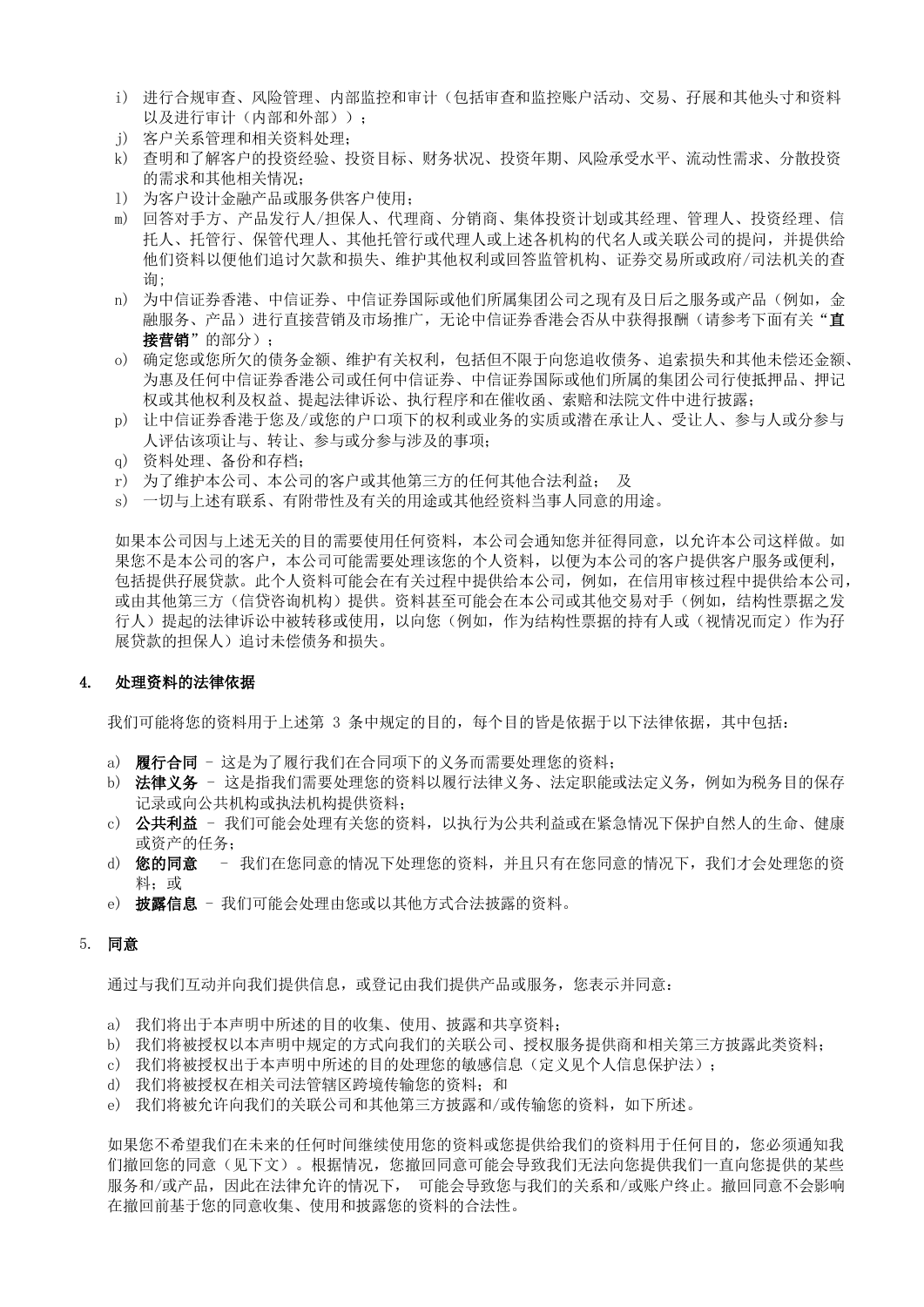如果相关司法管辖区的资料保护法允许我们在未经您同意的情况下收集、使用或披露资料,则法律下的授权 将继续适用。

# 6. 资料披露

中信证券香港可因第 3 或 4 条所述一个或多个目的向下列类别的人士提供资料:

- a) 中信证券及其任何集团公司;
- b) 中信证券国际及其任何集团公司;
- c) 以其名义登记资料当事人的证券或其他资产之代名人;
- d) 姓名筛查服务/尽职调查服务/资料库的供应商、电子认证机构和其注册机构、轻型目录存取协定服务提 供者和身份认证机构;
- e) 向中信证券香港或任何中信证券或中信证券国际所属集团公司提供营运行政、资料处理、财务、计算机、 电讯、资讯科技、付款、证券结算、清付、专业或其他服务之任何承办商、代理、服务供应商、银行、 基金公司、保险公司,无论是香港或香港以外的;
- f) 中信证券香港代表资料当事人进行交易所涉及的对手方、产品发行人/担保人、代理商、分销商、集体 投资计划和其经理、管理人、投资经理、信托人和托管行、保管代理人、其他托管行、代理人和上述各 机构的代名人、关联公司;
- g) 信贷咨询机构,及收数公司(于违约时);
- h) 任何就资料当事人的义务而提供或拟提供担保或第三方抵押品的人士;
- i) 任何中信证券香港权利或业务的实质或潜在之承让人、受让人、参与人、分参与人、代表或继承人;
- j) 位于香港或香港以外的公共或政府机构(可能包括监管机构、证券交易所或其他类似机构或机关、税务 局, 医院管理局、社会福利部门以及其他机构):
- k) 由中信证券香港或其关联公司聘用的法律或其他专业顾问和代理人;
- l) 香港、其他司法管辖区的执法机构(包括但不限于香港警察和廉政公署);及
- m) 资料当事人要求和/或同意披露的任何人士/机构。

其他实体和第三方服务供应商也会处理资料。如果资料是由中信证券、任何关联公司或第三方服务供应商处 理资料,本公司将取得您同意披露资料并将确保有关保密协议,其中包含维护保密性的条款和政策/程序, 以遵守资料保护法。根据您的要求,我们还将通知您接收方的姓名和联系信息、处理目的和方法以及资料类 型。外包安排须经过尽职调查和合理可行的监控,以确保资料的整个生命周期达到隐私保护标准。

# 7. 直接营销

中信证券香港可能将资料用于直接营销,为此须事先获得资料当事人的同意(包括表示不反对)。本公司可以 不时使用您的姓名、联络资料、产品及服务组合资料、交易模式及行为、财务背景、投资经验和背景、风险 承受能力、人口统计资料用于直接营销。 向您促销的产品、服务及项目可包括:

- a) 金融产品和服务;
- b) 保险、信用卡、银行及相关服务及产品;
- c) 股份奖励计划;
- d) 奖赏、忠诚或优惠计划和相关服务及产品;
- e) 中信证券香港、其关联公司或合作品牌伙伴提供之产品和服务; 及
- f) 为慈善及/或非牟利用途的捐款及捐赠。

以上产品、服务及项目可由以下机构提供或征求:

- a) 中信证券香港或其(香港或香港以外的)关联公司;
- b) 中信证券、中信证券国际或其任何集团成员公司;
- c) 第三方金融机构、承保人、信用卡公司、证券及投资服务供应商;
- d) 第三方奖赏、忠诚、合作品牌或优惠计划供应商;
- e) 中信证券香港或其关联公司的合作品牌伙伴;及
- f) 慈善或非牟利机构。

本公司拟将上述资料提供给上述一个或多个机构用于直接营销有关产品、服务及项目,而为此本公司须获得 您的书面同意(包括表示不反对)。本公司可能因将资料提供予上段所述机构而获得金钱或其他利益作为回报。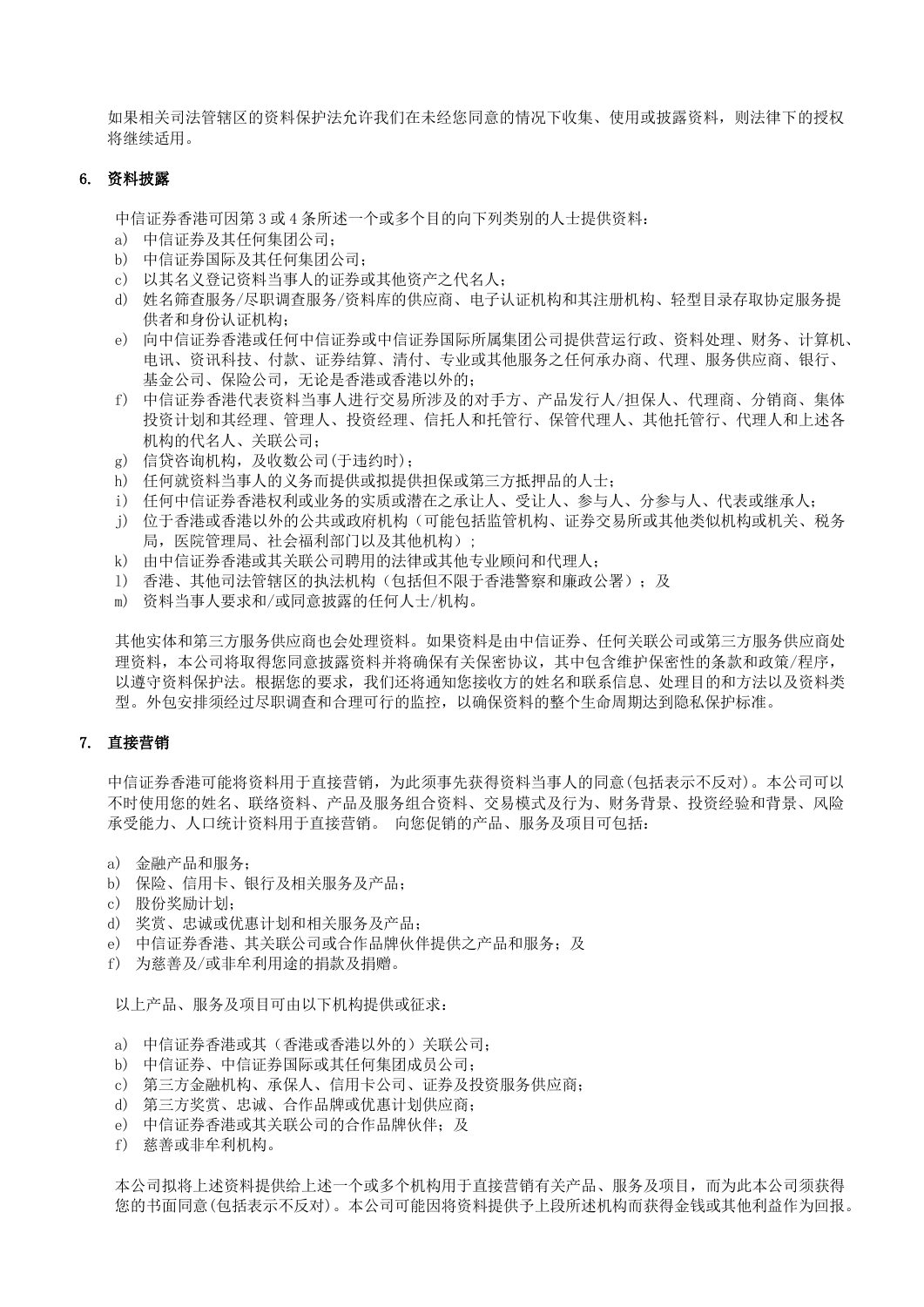如本公司会因提供资料予其他机构而获得金钱报酬或其他利益,本公司会于征求资料当事人同意或不反对时 通知资料当事人。

如果您不希望资料被用于直接营销,您可以在《客户开户表格》中的相应方框中打勾或以书面形式通知我 们,以行使其拒绝促销的权利。行使其拒绝促销权利的请求也可以发送给本公司的资料保护主任(联系方式 见下面)。但是,如果直接营销是以其代表公司或企业的身份发给您的,而不是以您的个人或个人身份发送 给您的,则提出此类请求的权利不适用于您。

### 8. 转移资料到香港以外

中信证券香港连同其关联公司是一家全球金融机构,由位于不同司法管辖区的多个办事处和附属实体组成。 为履行我们在世界各地的法律和监管义务,并出于上文第 3 条规定的目的,您的资料可能会传输到我们的集 成计算机网络,或与一个或多个附属办公室和其他可能不受资料保护法约束的国家/地区共享,而该等国家不 同于向我们披露或接受资料的国家/地区。

跨境传输到另一个司法管辖区的资料可能会根据该司法管辖区适用的法律、规则、法规、指南、指令、命令 和惯例进行披露、处理、存储或维护。例如,就客户关系管理、贸易、信用评估、风险管理、审计和资料处 理或其他目的向中信证券传输资料时,请注意资料将存储在中国内地;因此存储的资料受中华人民共和国 ("中国")的法律、法规、命令和惯例的约束,并受制于中国执法机构和监管机构。 我们与中信证券或 (视情况而定)其他实体或服务提供商之间的合同中规定的资料访问限制不能凌驾于中国法律或监管要求或 其他司法管辖区的法律或监管要求之上。

就您的资料,我们所有的办公室都遵守内部政策和程序,及适用的资料保护法。

# 9. 网站

我们可以收集、处理和使用其网站浏览者的资料,以便为浏览者提供改进的产品和服务,使业务流程适应客 户的需求,并引导浏览者使用相关的产品信息和在线交易平台。Cookies 是网络伺服器放置在电脑或其他设 备上的独有标记,它包含可供发布 Cookie 的伺服器以后读取的信息。我们可以在本公司的网页使用 Cookies。 经这个途径收集的信息(包括但不限于浏览者的登录 ID、MAC 地址、IP 地址(和域名)、设备的技术、浏览 器软件、其浏览器的类型和配置、语言设定、地理位置、操作系统、外围相关信息、引荐网站、浏览的页面 和内容,以及浏览时间)会作以下用途:

- a) 分析本公司网站的流量;
- b) 汇总有关浏览者如何到达和浏览本公司网站的统计资料;
- c) 改善用户体验;
- d) 客户和用户管理和营销;
- e) 向访客介绍本公司的服务和产品; 及
- f) 评估本公司营销计划的有效性。

此类信息是匿名收集的,除非浏览者以客户/用户身份登录,否则本公司无法识别他/她的身份。 阶段作业 Cookies 让本公司的网站能够跟踪浏览者在页面之间的移动,因此不会要求他/她提供已经提供给网站的相 同信息。功能 Cookies 使浏览者可以快速地、轻松地浏览网站的多个页面,而不必验证或重新处理每个浏览 的新区域。广告 Cookies 让中信证券香港可以在本公司的网站上提供与浏览者尽可能相关的广告,例如通过 挑选浏览者感兴趣的广告,或防止相同的广告重复出现。

大多数网络浏览器最初都设置为接受 Cookies 的。如果您不想接收 Cookies,则可以在浏览器设置中禁用此 功能。但是,这样做的话可能无法完全享受本公司网站的好处,并且某些功能可能无法正常使用。

## 10. 在线/流动交易平台

中信证券香港也有为客户提供在线和流动交易平台供他们使用。中信证券香港可以在这个过程中收集、转移、 存储和使用有关客户设备的技术、位置和登录信息以及其他个人资料和相关信息(例如:MAC 地址和 IP 地 址)、系统和应用软件以及外围设备。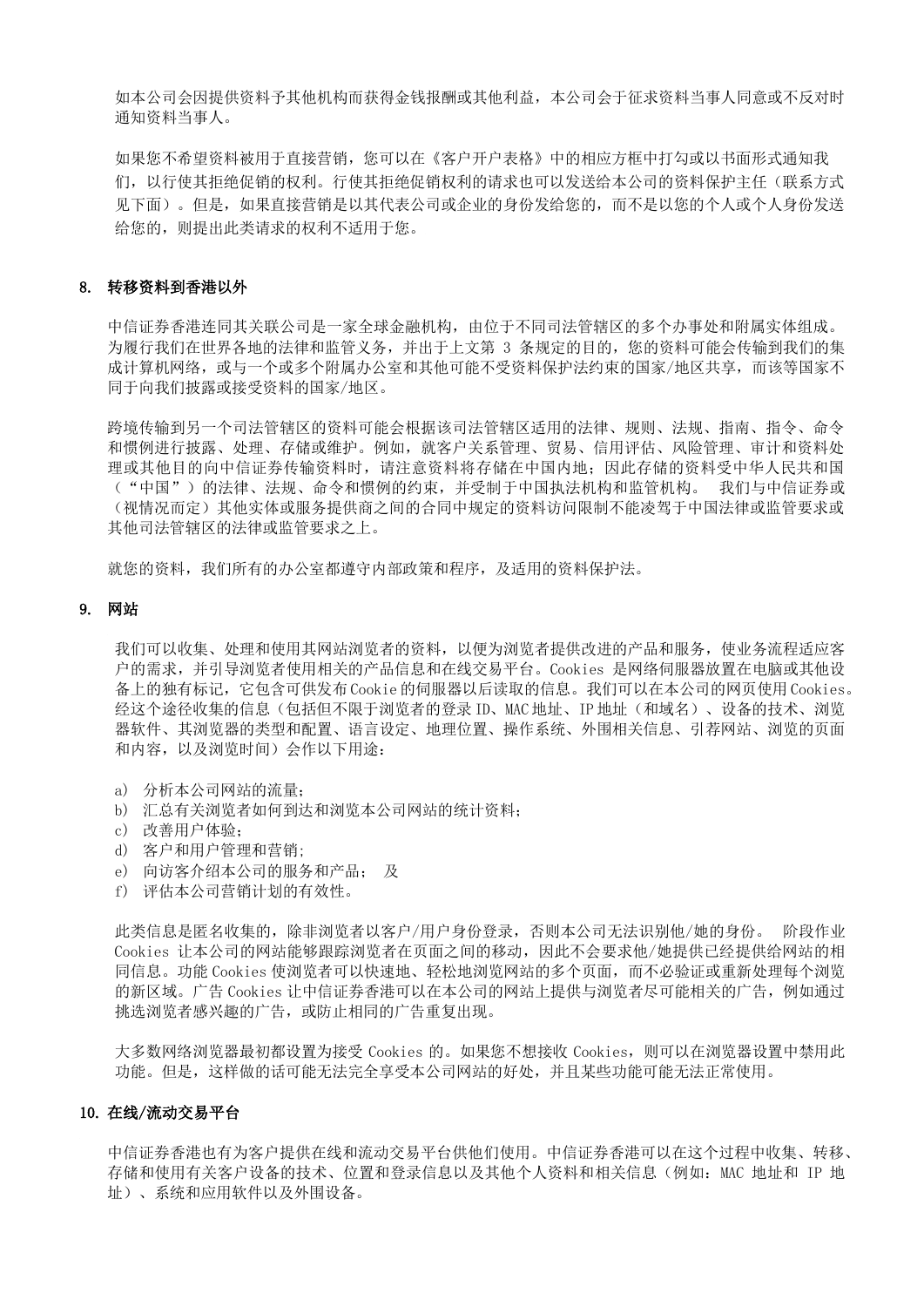当客户使用任何此类交易平台时,中信证券香港和第三方供应商 /许可方可以使用审核日志、缓 存、Cookies 和/或像素标记来收集此类信息并存储客户的偏好。中信证券香港可以使用有关信息作各样用途 例如:安全监察、提供导航、提供软件更新或产品支持、加强显示信息的效率、使用平台时个性化客户的体 验,以及进行在线跟踪、客户关系管理、合规监察和审查、风险管理等)。中信证券香港也可以识别客户使 用的设备,以协助其使用服务或流动应用程式。本公司还可以收集有关服务或流动应用程式使用情况的统计 信息,以改善设计和功能,了解其使用方式并协助本公司解决有关服务或流动应用程序的问题。Cookies 可 以进一步允许中信证券香港选择客户最可能感兴趣的广告或优惠,并在客户使用服务或流动应用程式时显示 它们。本公司也可以于在线和流动平台广告中使用 Cookies,以跟踪对本公司广告的反应并评估本公司的营 销活动的有效性。本公司建议客户在使用前,仔细阅读相关交易平台或(视情况而定)流动应用程式的《使 用条款》。

# 11. 外部链接

如果中信证券香港的网站或平台里有指向其他网站的链接,则这些网站不会根据本声明运作。本公司建议浏 览者先审查这些网站的私隐声明,以了解其关于收集、使用、转移和披露个人资料的政策。对于链接到我们 网站的任何其他网站或页面的内容以及任何此类链接网站或页面的使用,我们概不负责。提供此类链接仅是 为了您的方便和信息。以下链接到任何其他网站或页面的风险由您自行承担。

### 12. 保存

中信证券香港遵循保存政策,以确保资料被保存的时间不会长于收集它目的所需的时间及符合适用法律和法 规要求。

# 13. 您的权利

根据适用的资料保护法,您有权享有以下权利:

- a) 被告知 如本声明中所述您有权被告知您的资料的收集和使用情况。根据您的要求,我们将向您提供 本公司关于资料的政策和做法,其中包括处理您的资料的目的、处理方法、保留政策以及将与谁共享;
- b) 决定 您有权决定处理您的资料;
- c) 访问 您有权索取我们正在处理有关您的资料的副本。如果您需要额外的副本,我们可能需要收取合 理的费用;
- d) 更正 您有权要求我们更正您的资料中的任何错误,无论是不完整的还是不准确的;
- e) 消除 您有权要求消除与您有关的资料。如果出现以下情况,我们可能会删除您的资料:
	- (i) 处理目的已经实现、无法实现或不再需要实现的;
	- (ii) 我们停止提供产品或服务,或约定的保留期限已过;
	- (iii) 您的同意已被撤回;
	- (iv) 处理您的资料违反法律、行政法规或协议的;或者
	- (v) 法律、行政法规规定的其他情形。

除非适用法律和法规要求我们维护资料,或者在技术上不可行,在这种情况下,我们将采取必要的安全 措施。

- f) 可携带性 您有权以结构化、常用可读的格式接收您提供给我们的资料,并有权在某些情况下将该资 料传输给第三方;
- g) 反对 您有权 (i) 随时反对出于直接营销目的处理您的资料, 以及 (ii) 反对我们处理您的资料, 即 便此类处理的法律依据是出自我们或第三方追求合法利益,我们也将遵循您的要求,除非我们提供令人 信服的法律依据;
- h) 处理限制 您有权在某些情况下要求限制我们处理您的资料, 但法律或行政法规另有规定的除外;
- i) 撤销同意 如果我们依赖您的同意(或明确同意)作为我们处理您资料的法律依据, 您有权随时撤销 该同意。

在处理查阅或更正资料要求时,我们将核对请求人的身份,以确保他/她是合法有权提出查阅或更正资料要 求的人。请将访问和/或更正个人资料的请提交给资料保护主任(联系方式如下)。 我们可能会就遵守资料 存取要求收取合理费用。